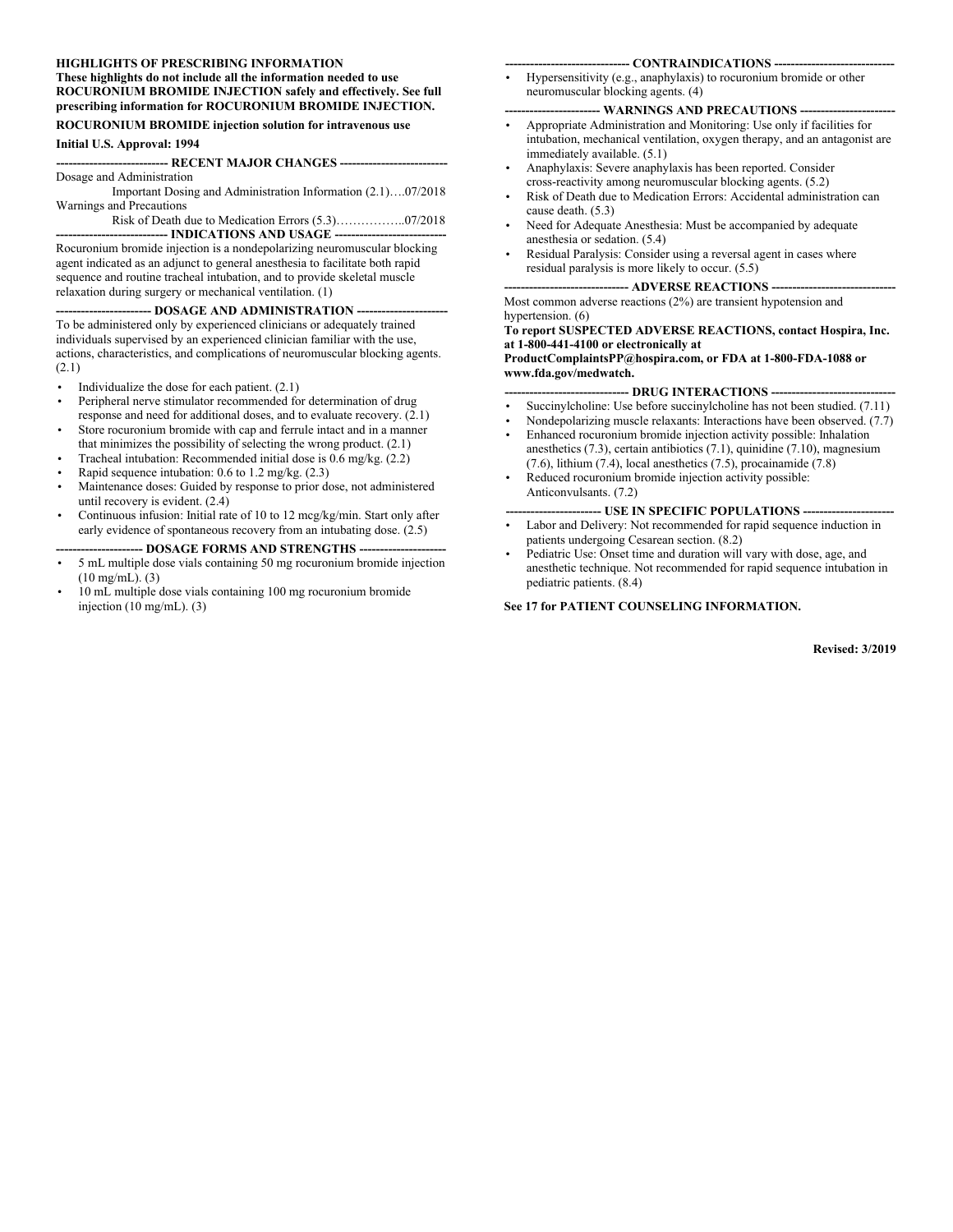#### **FULL PRESCRIBING INFORMATION: CONTENTS\***

#### **1 INDICATIONS AND USAGE**

#### **2 DOSAGE AND ADMINISTRATION**

- 2.1 Important Dosing and Administration Information
	- 2.2 Dose for Tracheal Intubation<br>2.3 Rapid Sequence Intubation
	- Rapid Sequence Intubation
	- 2.4 Maintenance Dosing
	- 2.5 Use by Continuous Infusion<br>2.6 Dosage in Specific Population
	- 2.6 Dosage in Specific Populations<br>2.7 Prenaration for Administration
	- Preparation for Administration of Rocuronium Bromide Injection

#### **3 DOSAGE FORMS AND STRENGTHS**

#### **4 CONTRAINDICATIONS**

#### **5 WARNINGS AND PRECAUTIONS**

- 5.1 Appropriate Administration and Monitoring
- 5.2 Anaphylaxis<br>5.3 Risk of Deat
- 5.3 Risk of Death due to Medication Errors<br>5.4 Need for Adequate Anesthesia
- 5.4 Need for Adequate Anesthesia<br>5.5 Residual Paralysis
- Residual Paralysis
- 5.6 Long-Term Use in an Intensive Care Unit<br>5.7 Malignant Hyperthermia (MH)
- 5.7 Malignant Hyperthermia (MH)
- 5.8 Prolonged Circulation Time
- 5.9 QT Interval Prolongation<br>5.10 Conditions/Drugs Causing
- Conditions/Drugs Causing Potentiation of, or Resistance to, Neuromuscular Block
- 5.11 Incompatibility with Alkaline Solutions
- 5.12 Increase in Pulmonary Vascular Resistance
- 5.13 Use In Patients with Myasthenia<br>5.14 Extravasation
- Extravasation

#### **6 ADVERSE REACTIONS**

6.1 Clinical Trials Experience 6.2 Postmarketing Experience

#### **7 DRUG INTERACTIONS**

- 7.1 Antibiotics
- 7.2 Anticonvulsants
- 7.3 Inhalation Anesthetics<br>7.4 I.ithium Carbonate
- 7.4 Lithium Carbonate<br>7.5 Local Anesthetics
- Local Anesthetics
- 7.6 Magnesium<br>7.7 Nondepolari
- 7.7 Nondepolarizing Muscle Relaxants
- 7.8 Procainamide
- 7.9 Propofol
- 7.10 Quinidine<br>7.11 Succinylel
- Succinylcholine

#### **8 USE IN SPECIFIC POPULATIONS**

- 8.1 Pregnancy 8.2 Labor and Delivery
- 8.4 Pediatric Use
- 
- 8.5 Geriatric Use<br>8.6 Patients with
- 8.6 Patients with Hepatic Impairment<br>8.7 Patients with Renal Impairment Patients with Renal Impairment

#### **10 OVERDOSAGE**

#### **11 DESCRIPTION**

- **12 CLINICAL PHARMACOLOGY**
	- - 12.1 Mechanism of Action<br>12.2 Pharmacodynamics Pharmacodynamics
	- 12.3 Pharmacokinetics
- **13 NONCLINICAL TOXICOLOGY**<br>13.1 **Carcinogenesis**, Mutagenesi

#### Carcinogenesis, Mutagenesis, Impairment of Fertility

#### **14 CLINICAL STUDIES**

- 14.1 Adult Patients
- 14.2 Geriatric Patients<br>14.3 Pediatric Patients Pediatric Patients
- **16 HOW SUPPLIED/STORAGE AND HANDLING**

#### **17 PATIENT COUNSELING INFORMATION**

\* Sections or subsections omitted from the full prescribing information are not listed.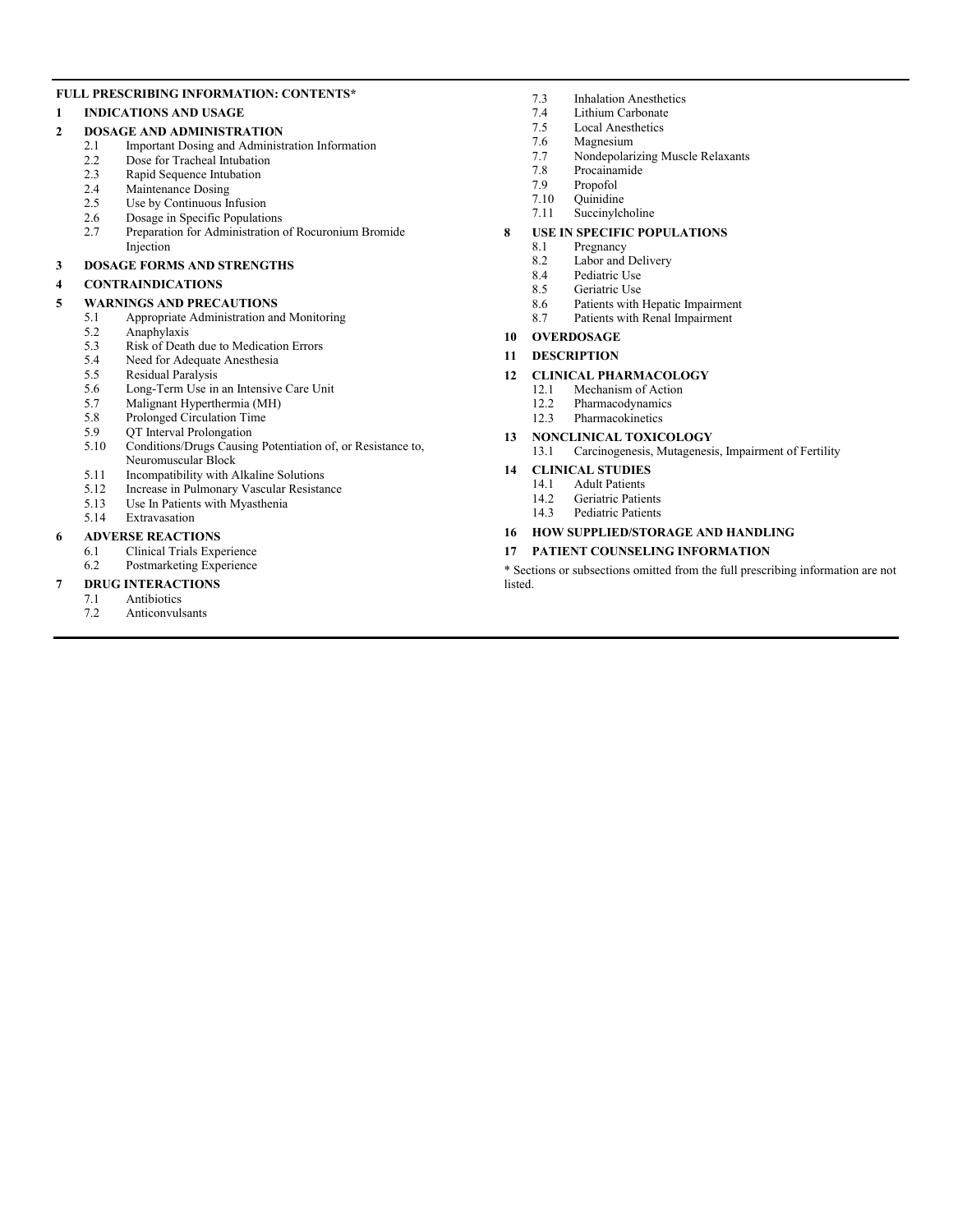## **FULL PRESCRIBING INFORMATION**

## **1 INDICATIONS AND USAGE**

Rocuronium bromide injection is indicated for inpatients and outpatients as an adjunct to general anesthesia to facilitate both rapid sequence and routine tracheal intubation, and to provide skeletal muscle relaxation during surgery or mechanical ventilation.

#### **2 DOSAGE AND ADMINISTRATION**

#### **2.1 Important Dosing and Administration Information**

Rocuronium bromide injection is for intravenous use only. **This drug should only be administered by experienced clinicians or trained individuals supervised by an experienced clinician familiar with the use, actions, characteristics, and complications of neuromuscular blocking agents. Doses of rocuronium bromide injection should be individualized and a peripheral nerve stimulator should be used to monitor drug effect, need for additional doses, adequacy of spontaneous recovery or antagonism, and to decrease the complications of overdosage if additional doses are administered.**

The dosage information which follows is derived from studies based upon units of drug per unit of body weight. It is intended to serve as an initial guide to clinicians familiar with other neuromuscular blocking agents to acquire experience with rocuronium bromide injection.

In patients in whom potentiation of, or resistance to, neuromuscular block is anticipated, a dose adjustment should be considered [*see Dosage and Administration (2.6), Warnings and Precautions (5.10, 5.13), Drug Interactions (7.2, 7.3, 7.4, 7.5, 7.6, 7.8, 7.10), and Use in Specific Populations (8.6)*].

#### Risk of Medication Errors

Accidental administration of neuromuscular blocking agents may be fatal. Store rocuronium bromide with the cap and ferrule intact and in a manner that minimizes the possibility of selecting the wrong product [*see Warnings and Precautions (5.3)*]*.*

## **2.2 Dose for Tracheal Intubation**

The recommended initial dose of rocuronium bromide injection, regardless of anesthetic technique, is 0.6 mg/kg. Neuromuscular block sufficient for intubation (80% block or greater) is attained in a median (range) time of 1 (0.4 to 6) minute(s) and most patients have intubation completed within 2 minutes. Maximum blockade is achieved in most patients in less than 3 minutes. This dose may be expected to provide 31 (15 to 85) minutes of clinical relaxation under opioid/nitrous oxide/oxygen anesthesia. Under halothane, isoflurane, and enflurane anesthesia, some extension of the period of clinical relaxation should be expected [*see Drug Interactions (7.3)*].

A lower dose of rocuronium bromide injection (0.45 mg/kg) may be used. Neuromuscular block sufficient for intubation (80% block or greater) is attained in a median (range) time of 1.3 (0.8 to 6.2) minute(s), and most patients have intubation completed within 2 minutes. Maximum blockade is achieved in most patients in less than 4 minutes. This dose may be expected to provide 22 (12 to 31) minutes of clinical relaxation under opioid/nitrous oxide/oxygen anesthesia. Patients receiving this low dose of 0.45 mg/kg who achieve less than 90% block (about 16% of these patients) may have a more rapid time to 25% recovery, 12 to 15 minutes.

A large bolus dose of 0.9 or 1.2 mg/kg can be administered under opioid/nitrous oxide/oxygen anesthesia without adverse effects to the cardiovascular system [*see Clinical Pharmacology (12.2)*].

## **2.3 Rapid Sequence Intubation**

In appropriately premedicated and adequately anesthetized patients, rocuronium bromide injection 0.6 to 1.2 mg/kg will provide excellent or good intubating conditions in most patients in less than 2 minutes [*see Clinical Studies (14.1)*].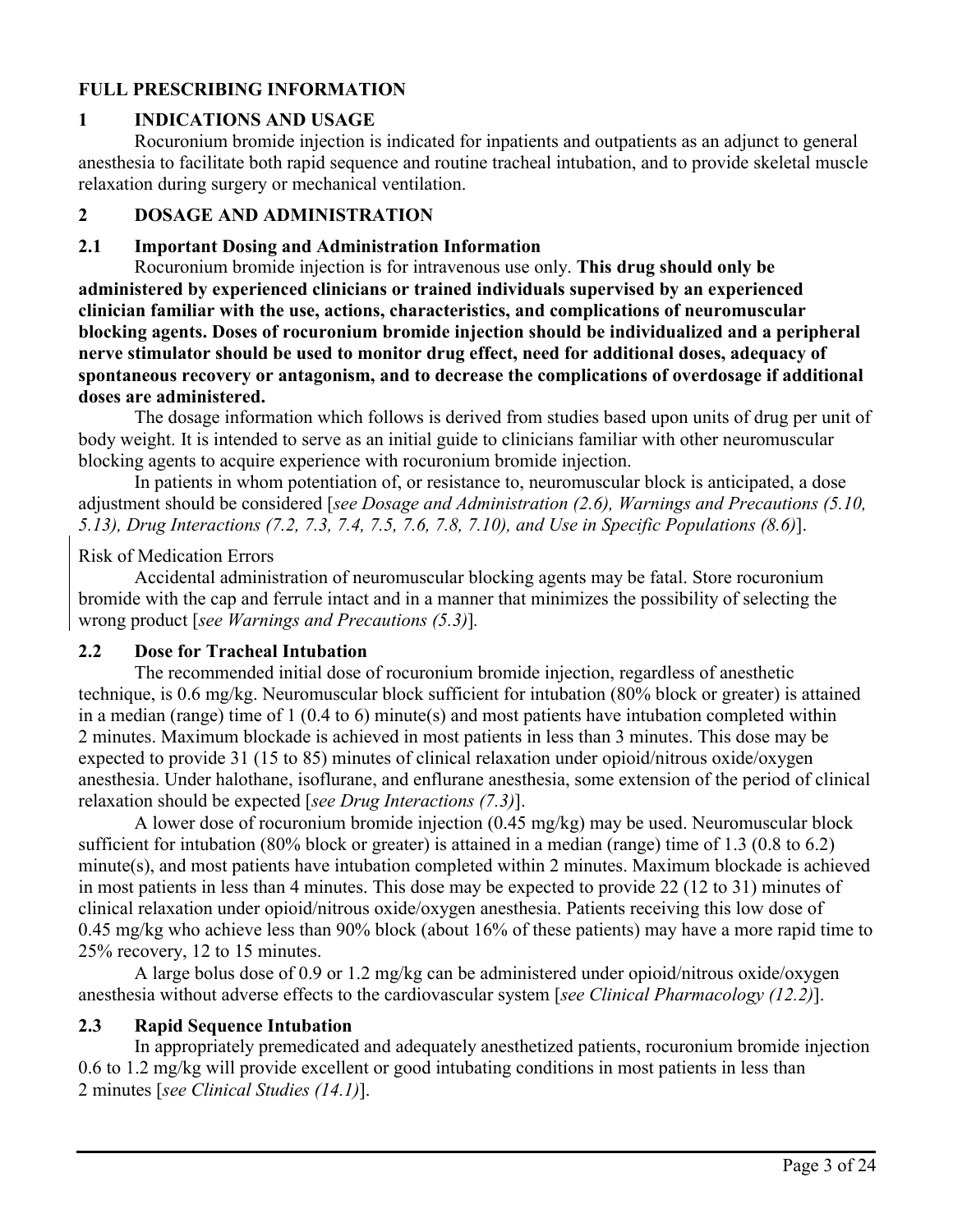## **2.4 Maintenance Dosing**

Maintenance doses of 0.1, 0.15, and 0.2 mg/kg rocuronium bromide injection, administered at 25% recovery of control  $T_1$  (defined as 3 twitches of train-of-four), provide a median (range) of 12 (2 to 31), 17 (6 to 50) and 24 (7 to 69) minutes of clinical duration under opioid/nitrous oxide/oxygen anesthesia [*see Clinical Pharmacology (12.2)*]. In all cases, dosing should be guided based on the clinical duration following initial dose or prior maintenance dose and not administered until recovery of neuromuscular function is evident. A clinically insignificant cumulation of effect with repetitive maintenance dosing has been observed [*see Clinical Pharmacology (12.2)*].

## **2.5 Use by Continuous Infusion**

Infusion at an initial rate of 10 to 12 mcg/kg/min of rocuronium bromide injection should be initiated only after early evidence of spontaneous recovery from an intubating dose. Due to rapid redistribution [*see Clinical Pharmacology (12.3)*] and the associated rapid spontaneous recovery, initiation of the infusion after substantial return of neuromuscular function (more than 10% of control  $T_1$ ), may necessitate additional bolus doses to maintain adequate block for surgery.

Upon reaching the desired level of neuromuscular block, the infusion of rocuronium bromide injection must be individualized for each patient. The rate of administration should be adjusted according to the patient's twitch response as monitored with the use of a peripheral nerve stimulator. In clinical trials, infusion rates have ranged from 4 to 16 mcg/kg/min.

Inhalation anesthetics, particularly enflurane and isoflurane, may enhance the neuromuscular blocking action of nondepolarizing muscle relaxants. In the presence of steady-state concentrations of enflurane or isoflurane, it may be necessary to reduce the rate of infusion by 30% to 50%, at 45 to 60 minutes after the intubating dose.

Spontaneous recovery and reversal of neuromuscular blockade following discontinuation of rocuronium bromide infusion may be expected to proceed at rates comparable to that following comparable total doses administered by repetitive bolus injections [*see Clinical Pharmacology (12.2)*].

Infusion solutions of rocuronium bromide injection can be prepared by mixing rocuronium bromide injection with an appropriate infusion solution such as 5% glucose in water or lactated Ringers [*see Dosage and Administration (2.7)*]. These infusion solutions should be used within 24 hours of mixing. Unused portions of infusion solutions should be discarded.

Infusion rates of rocuronium bromide injection can be individualized for each patient using the following tables for 3 different concentrations of rocuronium bromide injection solution as guidelines:

|      | -<br>-                                                   |      |    |      |      |                                       |      |     |       |       |       |
|------|----------------------------------------------------------|------|----|------|------|---------------------------------------|------|-----|-------|-------|-------|
|      | <b>Patient Weight</b><br>Drug Delivery Rate (mcg/kg/min) |      |    |      |      |                                       |      |     |       |       |       |
|      |                                                          | 4    | 5  | 6    |      | 8                                     |      | 10  | 12    | 14    | 16    |
| (kg) | (lbs)                                                    |      |    |      |      | <b>Infusion Delivery Rate (mL/hr)</b> |      |     |       |       |       |
| 10   | 22                                                       | 4.8  | 6  | 7.2  | 8.4  | 9.6                                   | 10.8 | 12  | 14.4  | 16.8  | 19.2  |
| 15   | 33                                                       | 7.2  | 9  | 10.8 | 12.6 | 14.4                                  | 16.2 | 18  | 21.6  | 25.2  | 28.8  |
| 20   | 44                                                       | 9.6  | 12 | 14.4 | 16.8 | 19.2                                  | 21.6 | 24  | 28.8  | 33.6  | 38.4  |
| 25   | 55                                                       | 12   | 15 | 18   | 21   | 24                                    | 27   | 30  | 36    | 42    | 48    |
| 35   | 77                                                       | 16.8 | 21 | 25.2 | 29.4 | 33.6                                  | 37.8 | 42  | 50.4  | 58.8  | 67.2  |
| 50   | 110                                                      | 24   | 30 | 36   | 42   | 48                                    | 54   | 60  | 72    | 84    | 96    |
| 60   | 132                                                      | 28.8 | 36 | 43.2 | 50.4 | 57.6                                  | 64.8 | 72  | 86.4  | 100.8 | 115.2 |
| 70   | 154                                                      | 33.6 | 42 | 50.4 | 58.8 | 67.2                                  | 75.6 | 84  | 100.8 | 117.6 | 134.4 |
| 80   | 176                                                      | 38.4 | 48 | 57.6 | 67.2 | 76.8                                  | 86.4 | 96  | 115.2 | 134.4 | 153.6 |
| 90   | 198                                                      | 43.2 | 54 | 64.8 | 75.6 | 86.4                                  | 97.2 | 108 | 129.6 | 151.2 | 172.8 |
| 100  | 220                                                      | 48   | 60 | 72   | 84   | 96                                    | 108  | 120 | 144   | 168   | 192   |

\* 50 mg rocuronium bromide injection in 100 mL solution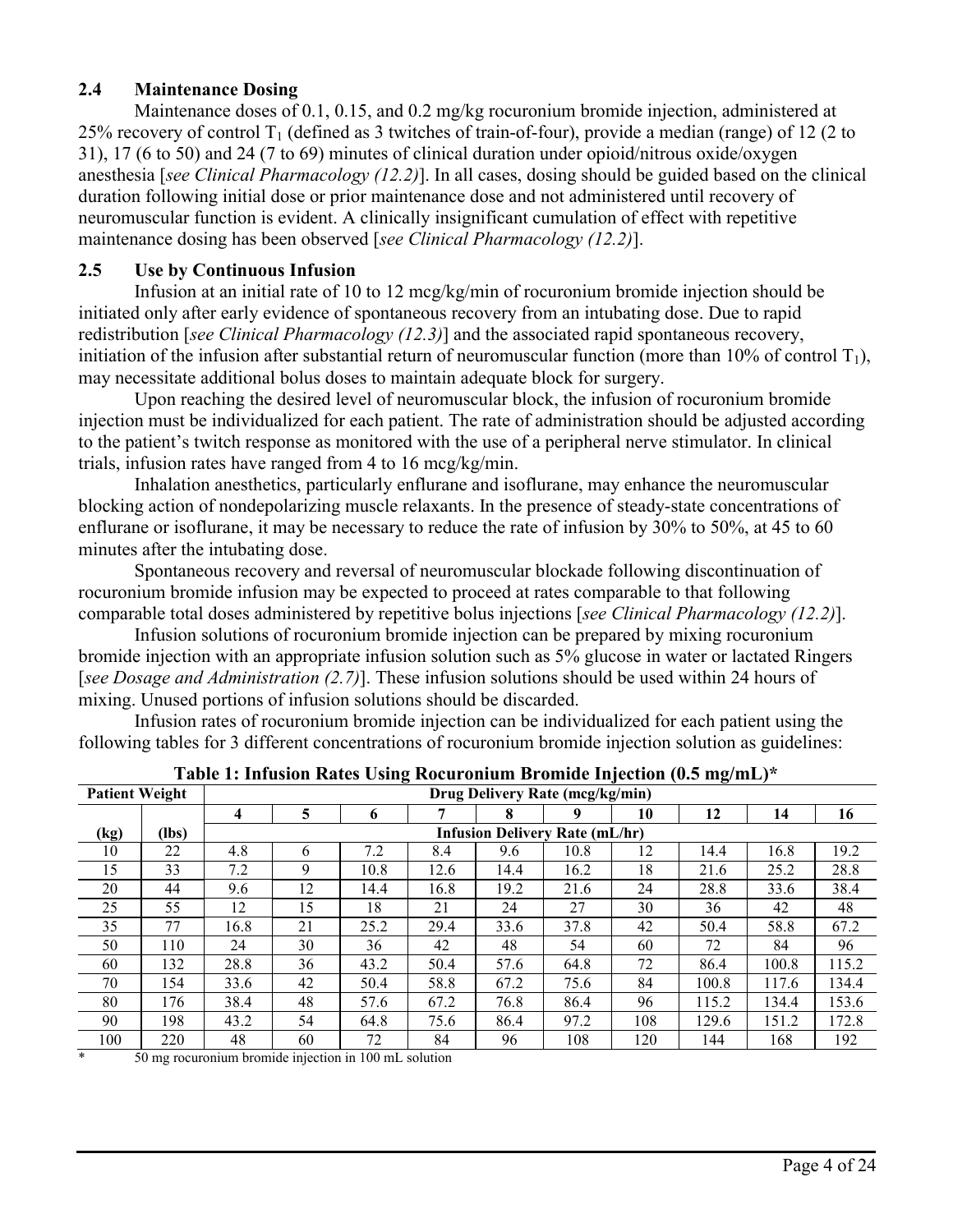| <b>Patient Weight</b> |       | Drug Delivery Rate (mcg/kg/min) |               |      |      |      |                                       |    |      |      |      |
|-----------------------|-------|---------------------------------|---------------|------|------|------|---------------------------------------|----|------|------|------|
|                       |       | 4                               |               | 6    |      | 8    |                                       | 10 | 12   | 14   | 16   |
| (kg)                  | (lbs) |                                 |               |      |      |      | <b>Infusion Delivery Rate (mL/hr)</b> |    |      |      |      |
| 10                    | 22    | 2.4                             | $\mathcal{L}$ | 3.6  | 4.2  | 4.8  | 5.4                                   | 6  | 7.2  | 8.4  | 9.6  |
| 15                    | 33    | 3.6                             | 4.5           | 5.4  | 6.3  | 7.2  | 8.1                                   | 9  | 10.8 | 12.6 | 14.4 |
| 20                    | 44    | 4.8                             | 6             | 7.2  | 8.4  | 9.6  | 10.8                                  | 12 | 14.4 | 16.8 | 19.2 |
| 25                    | 55    | 6                               | 7.5           | 9    | 10.5 | 12   | 13.5                                  | 15 | 18   | 21   | 24   |
| 35                    | 77    | 8.4                             | 10.5          | 12.6 | 14.7 | 16.8 | 18.9                                  | 21 | 25.2 | 29.4 | 33.6 |
| 50                    | 110   | 12                              | 15            | 18   | 21   | 24   | 27                                    | 30 | 36   | 42   | 48   |
| 60                    | 132   | 14.4                            | 18            | 21.6 | 25.2 | 28.8 | 32.4                                  | 36 | 43.2 | 50.4 | 57.6 |
| 70                    | 154   | 16.8                            | 21            | 25.2 | 29.4 | 33.6 | 37.8                                  | 42 | 50.4 | 58.8 | 67.2 |
| 80                    | 176   | 19.2                            | 24            | 28.8 | 33.6 | 38.4 | 43.2                                  | 48 | 57.6 | 67.2 | 76.8 |
| 90                    | 198   | 21.6                            | 27            | 32.4 | 37.8 | 43.2 | 48.6                                  | 54 | 64.8 | 75.6 | 86.4 |
| 100                   | 220   | 24                              | 30            | 36   | 42   | 48   | 54                                    | 60 | 72   | 84   | 96   |

**Table 2: Infusion Rates Using Rocuronium Bromide Injection (1 mg/mL)\*\***

\*\* 100 mg rocuronium bromide injection in 100 mL solution

#### **Table 3: Infusion Rates Using Rocuronium Bromide Injection (5 mg/mL)\*\*\***

| <b>Patient Weight</b> |       | Drug Delivery Rate (mcg/kg/min) |                |     |     |                                       |      |      |      |      |      |
|-----------------------|-------|---------------------------------|----------------|-----|-----|---------------------------------------|------|------|------|------|------|
|                       |       | 4                               | 5              | 6   |     | 8                                     | q    | 10   | 12   | 14   | 16   |
| (kg)                  | (lbs) |                                 |                |     |     | <b>Infusion Delivery Rate (mL/hr)</b> |      |      |      |      |      |
| 10                    | 22    | 0.5                             | 0.6            | 0.7 | 0.8 |                                       |      | 1.2  | 1.4  | 1.7  | 1.9  |
| 15                    | 33    | 0.7                             | 0.9            | 1.1 | 1.3 | 1.4                                   | 1.6  | 1.8  | 2.2  | 2.5  | 2.9  |
| 20                    | 44    |                                 | $\overline{2}$ | 1.4 | 1.7 | 1.9                                   | 2.2  | 2.4  | 2.9  | 3.4  | 3.8  |
| 25                    | 55    | 1.2                             | 1.5            | 1.8 | 2.1 | 2.4                                   | 2.7  | 3    | 3.6  | 4.2  | 4.8  |
| 35                    | 77    | 1.7                             | 2.1            | 2.5 | 2.9 | 3.4                                   | 3.8  | 4.2  | 5    | 5.9  | 6.7  |
| 50                    | 110   | 2.4                             | 3              | 3.6 | 4.2 | 4.8                                   | 5.4  | 6    | 7.2  | 8.4  | 9.6  |
| 60                    | 132   | 2.9                             | 3.6            | 4.3 | 5   | 5.8                                   | 6.5  | 7.2  | 8.6  | 10.1 | 11.5 |
| 70                    | 154   | 3.4                             | 4.2            |     | 5.9 | 6.7                                   | 7.6  | 8.4  | 10.1 | 11.8 | 13.4 |
| 80                    | 176   | 3.8                             | 4.8            | 5.8 | 6.7 | 7.7                                   | 8.6  | 9.6  | 11.5 | 13.4 | 15.4 |
| 90                    | 198   | 4.3                             | 5.4            | 6.5 | 7.6 | 8.6                                   | 9.7  | 10.8 | 13   | 15.1 | 17.3 |
| 100                   | 220   | 4.8                             | 6              | 7.2 | 8.4 | 9.6                                   | 10.8 | 12   | 14.4 | 16.8 | 19.2 |

\*\*\* 500 mg rocuronium bromide injection in 100 mL solution

## **2.6 Dosage in Specific Populations**

## **Pediatric Patients**

The recommended initial intubation dose of rocuronium bromide injection is 0.6 mg/kg; however, a lower dose of 0.45 mg/kg may be used depending on anesthetic technique and the age of the patient.

For sevoflurane (induction) rocuronium bromide doses of 0.45 mg/kg and 0.6 mg/kg in general produce excellent to good intubating conditions within 75 seconds. When halothane is used, a 0.6 mg/kg dose of rocuronium bromide injection resulted in excellent to good intubating conditions within 60 seconds.

The time to maximum block for an intubating dose was shortest in infants (28 days up to 3 months) and longest in neonates (birth to less than 28 days). The duration of clinical relaxation following an intubating dose is shortest in children (greater than 2 years up to 11 years) and longest in infants.

When sevoflurane is used for induction and isoflurane/nitrous oxide for maintenance of general anesthesia, maintenance dosing of rocuronium bromide injection can be administered as bolus doses of 0.15 mg/kg at reappearance of  $T_3$  in all pediatric age groups. Maintenance dosing can also be administered at the reappearance of  $T_2$  at a rate of 7 to 10 mcg/kg/min, with the lowest dose requirement for neonates (birth to less than 28 days) and the highest dose requirement for children (greater than 2 years up to 11 years).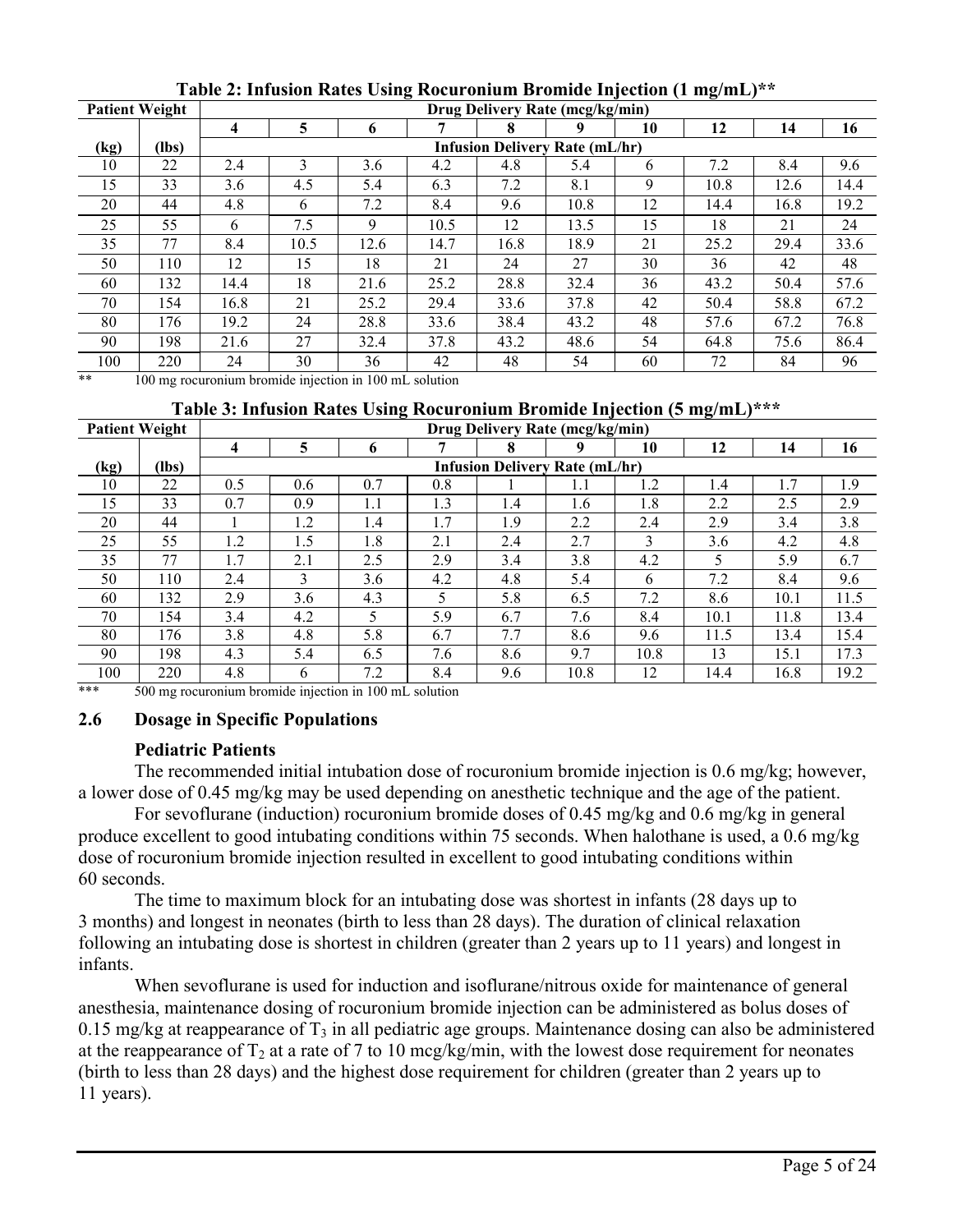When halothane is used for general anesthesia, patients ranging from 3 months old through adolescence can be administered rocuronium bromide injection maintenance doses of 0.075 to 0.125 mg/kg upon return of  $T_1$  to 0.25% to provide clinical relaxation for 7 to 10 minutes. Alternatively, a continuous infusion of rocuronium bromide injection initiated at a rate of 12 mcg/kg/min upon return of  $T_1$  to 10% (one twitch present in train-of-four) may also be used to maintain neuromuscular blockade in pediatric patients.

Additional information for administration to pediatric patients of all age groups is presented elsewhere in the label [*see Clinical Pharmacology (12.2)*].

The infusion of rocuronium bromide injection must be individualized for each patient. The rate of administration should be adjusted according to the patient's twitch response as monitored with the use of a peripheral nerve stimulator. Spontaneous recovery and reversal of neuromuscular blockade following discontinuation of rocuronium bromide infusion may be expected to proceed at rates comparable to that following similar total exposure to single bolus doses [*see Clinical Pharmacology (12.2)*].

Rocuronium bromide injection is not recommended for rapid sequence intubation in pediatric patients.

#### **Geriatric Patients**

Geriatric patients (65 years or older) exhibited a slightly prolonged median (range) clinical duration of 46 (22 to 73), 62 (49 to 75), and 94 (64 to 138) minutes under opioid/nitrous oxide/oxygen anesthesia following doses of 0.6, 0.9, and 1.2 mg/kg, respectively. No differences in duration of neuromuscular blockade following maintenance doses of rocuronium bromide injection were observed between these subjects and younger subjects, but greater sensitivity of some older individuals cannot be ruled out [*see Clinical Pharmacology (12.2) and Clinical Studies (14.2)]. [See also Warnings and Precautions (5.5)*].

#### **Patients with Renal or Hepatic Impairment**

No differences from patients with normal hepatic and kidney function were observed for onset time at a dose of 0.6 mg/kg rocuronium bromide injection. When compared to patients with normal renal and hepatic function, the mean clinical duration is similar in patients with end-stage renal disease undergoing renal transplant, and is about 1.5 times longer in patients with hepatic disease. Patients with renal failure may have a greater variation in duration of effect [*see Use in Specific Populations (8.6, 8.7) and Clinical Pharmacology (12.3)*].

#### **Obese Patients**

In obese patients, the initial dose of rocuronium bromide injection 0.6 mg/kg should be based upon the patient's actual body weight [*see Clinical Studies (14.1)*].

An analysis across all US controlled clinical studies indicates that the pharmacodynamics of rocuronium bromide injection are not different between obese and nonobese patients when dosed based upon their actual body weight.

#### **Patients with Reduced Plasma Cholinesterase Activity**

Rocuronium metabolism does not depend on plasma cholinesterase so dosing adjustments are not needed in patients with reduced plasma cholinesterase activity.

#### **Patients with Prolonged Circulation Time**

Because higher doses of rocuronium bromide injection produce a longer duration of action, the initial dosage should usually not be increased in these patients to reduce onset time; instead, in these situations, when feasible, more time should be allowed for the drug to achieve onset of effect [*see Warnings and Precautions (5.8)*].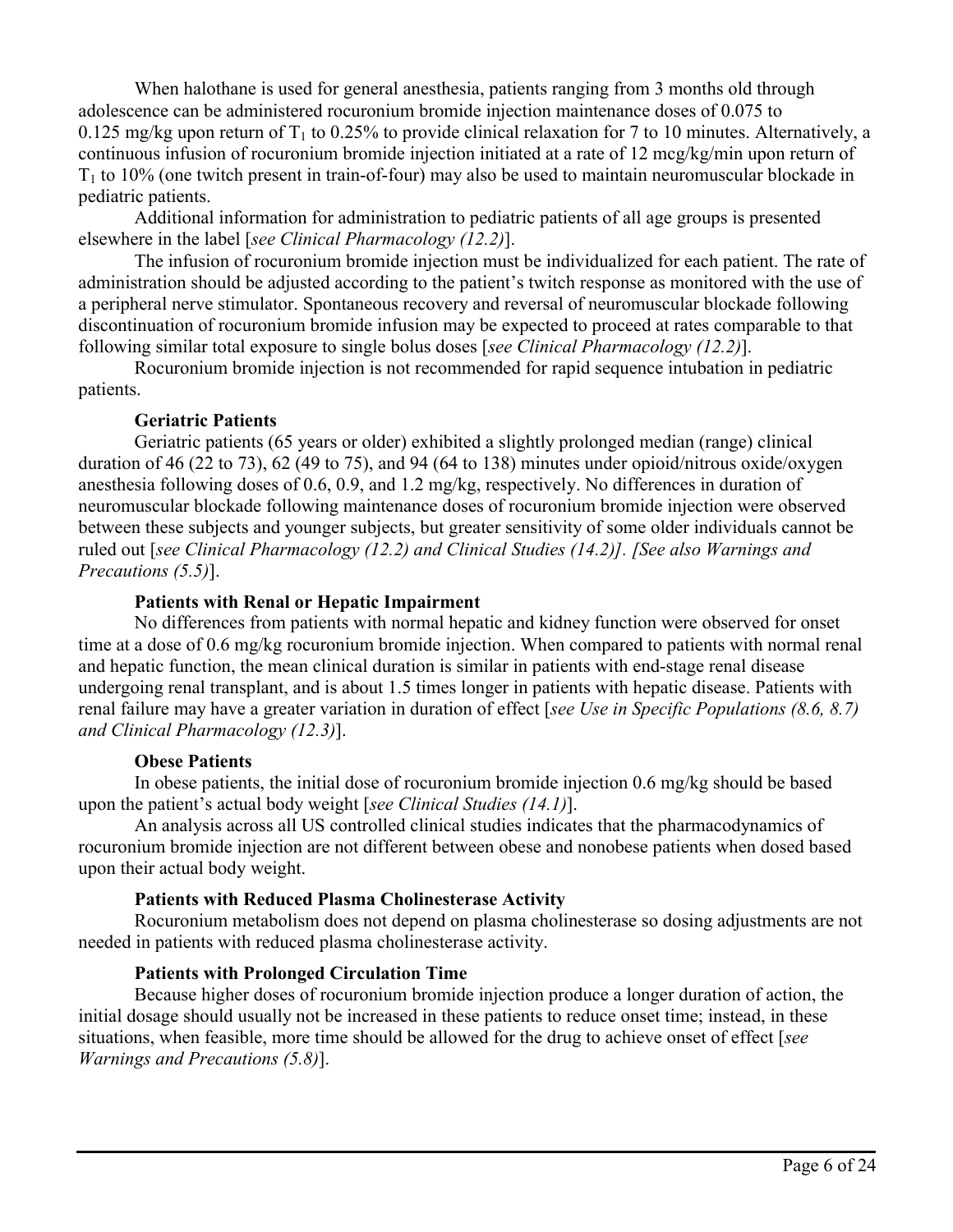## **Patients with Drugs or Conditions Causing Potentiation of Neuromuscular Block**

The neuromuscular blocking action of rocuronium bromide injection is potentiated by isoflurane and enflurane anesthesia. Potentiation is minimal when administration of the recommended dose of rocuronium bromide injection occurs prior to the administration of these potent inhalation agents. The median clinical duration of a dose of 0.57 to 0.85 mg/kg was 34, 38, and 42 minutes under opioid/nitrous oxide/oxygen, enflurane and isoflurane maintenance anesthesia, respectively. During 1 to 2 hours of infusion, the infusion rate of rocuronium bromide injection required to maintain about 95% block was decreased by as much as 40% under enflurane and isoflurane anesthesia [*see Drug Interactions (7.3)*].

## **2.7 Preparation for Administration of Rocuronium Bromide Injection**

#### **Diluent Compatibility**

Rocuronium bromide injection is compatible in solution with:

| 0.9% NaCl solution   | sterile water for injection |
|----------------------|-----------------------------|
| 5% glucose in water  | lactated Ringers            |
| 5% glucose in saline |                             |

Rocuronium bromide injection is compatible in the above solutions at concentrations up to 5 mg/mL for 24 hours at room temperature in plastic bags, glass bottles, and plastic syringe pumps.

## **Drug Admixture Incompatibility**

Rocuronium bromide injection is physically incompatible when mixed with the following drugs:

| amphotericin  | hydrocortisone sodium succinate |
|---------------|---------------------------------|
| amoxicillin   | insulin                         |
| azathioprine  | intralipid                      |
| cefazolin     | ketorolac                       |
| cloxacillin   | lorazepam                       |
| dexamethasone | methohexital                    |
| diazepam      | methylprednisolone              |
| erythromycin  | thiopental                      |
| famotidine    | trimethoprim                    |
| furosemide    | vancomycin                      |

If rocuronium bromide injection is administered via the same infusion line that is also used for other drugs, it is important that this infusion line is adequately flushed between administration of rocuronium bromide injection and drugs for which incompatibility with rocuronium bromide injection has been demonstrated or for which compatibility with rocuronium bromide injection has not been established.

Infusion solutions should be used within 24 hours of mixing. Unused portions of infusion solutions should be discarded.

Rocuronium bromide injection should not be mixed with alkaline solutions [*see Warnings and Precautions (5.11)*].

#### **Visual Inspection**

Parenteral drug products should be inspected visually for particulate matter and clarity prior to administration whenever solution and container permit. Do not use solution if particulate matter is present.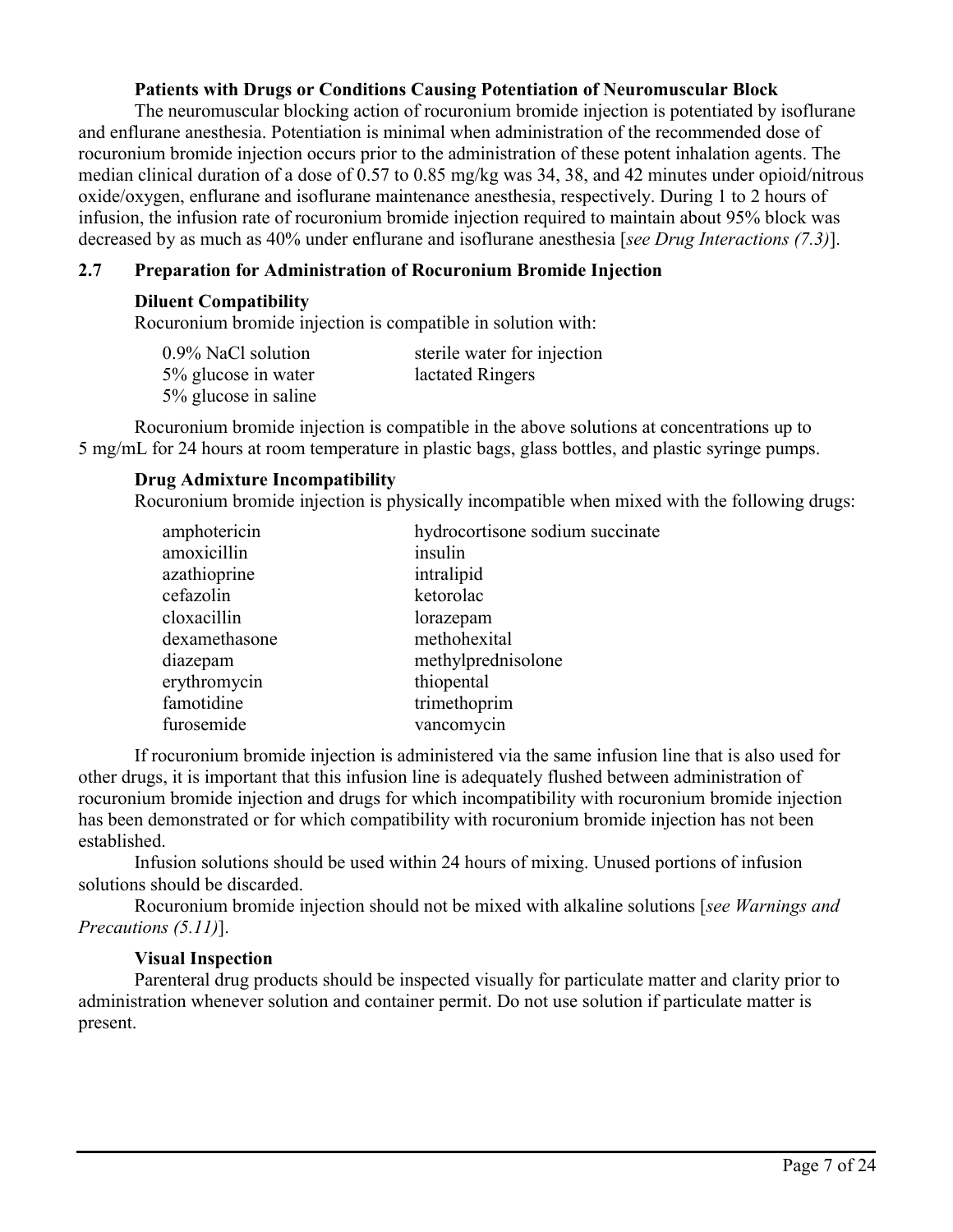## **3 DOSAGE FORMS AND STRENGTHS**

Rocuronium bromide is available as

- 5 mL multiple dose vials containing 50 mg rocuronium bromide injection (10 mg/mL)
- 10 mL multiple dose vials containing 100 mg rocuronium bromide injection (10 mg/mL)

# **4 CONTRAINDICATIONS**

Rocuronium bromide is contraindicated in patients known to have hypersensitivity (e.g., anaphylaxis) to rocuronium bromide or other neuromuscular blocking agents [*see Warnings and Precautions (5.2)*].

## **5 WARNINGS AND PRECAUTIONS**

## **5.1 Appropriate Administration and Monitoring**

Rocuronium bromide should be administered in carefully adjusted dosages by or under the supervision of experienced clinicians who are familiar with the drug's actions and the possible complications of its use. The drug should not be administered unless facilities for intubation, mechanical ventilation, oxygen therapy, and an antagonist are immediately available. It is recommended that clinicians administering neuromuscular blocking agents such as rocuronium bromide employ a peripheral nerve stimulator to monitor drug effect, need for additional doses, adequacy of spontaneous recovery or antagonism, and to decrease the complications of overdosage if additional doses are administered.

## **5.2 Anaphylaxis**

Severe anaphylactic reactions to neuromuscular blocking agents, including rocuronium bromide, have been reported. These reactions have, in some cases (including cases with rocuronium bromide), been life threatening and fatal. Due to the potential severity of these reactions, the necessary precautions, such as the immediate availability of appropriate emergency treatment, should be taken. Precautions should also be taken in those patients who have had previous anaphylactic reactions to other neuromuscular blocking agents, since cross-reactivity between neuromuscular blocking agents, both depolarizing and nondepolarizing, has been reported.

## **5.3 Risk of Death due to Medication Errors**

Administration of rocuronium bromide results in paralysis, which may lead to respiratory arrest and death, a progression that may be more likely to occur in a patient for whom it is not intended. Confirm proper selection of intended product and avoid confusion with other injectable solutions that are present in critical care and other clinical settings. If another healthcare provider is administering the product, ensure that the intended dose is clearly labeled and communicated.

## **5.4 Need for Adequate Anesthesia**

Rocuronium bromide has no known effect on consciousness, pain threshold, or cerebration. Therefore, its administration must be accompanied by adequate anesthesia or sedation.

## **5.5 Residual Paralysis**

In order to prevent complications resulting from residual paralysis, it is recommended to extubate only after the patient has recovered sufficiently from neuromuscular block. Geriatric patients (65 years or older) may be at increased risk for residual neuromuscular block. Other factors which could cause residual paralysis after extubation in the post-operative phase (such as drug interactions or patient condition) should also be considered. If not used as part of standard clinical practice the use of a reversal agent should be considered, especially in those cases where residual paralysis is more likely to occur.

# **5.6 Long-Term Use in an Intensive Care Unit**

Rocuronium bromide has not been studied for long-term use in the intensive care unit (ICU). As with other nondepolarizing neuromuscular blocking drugs, apparent tolerance to rocuronium bromide may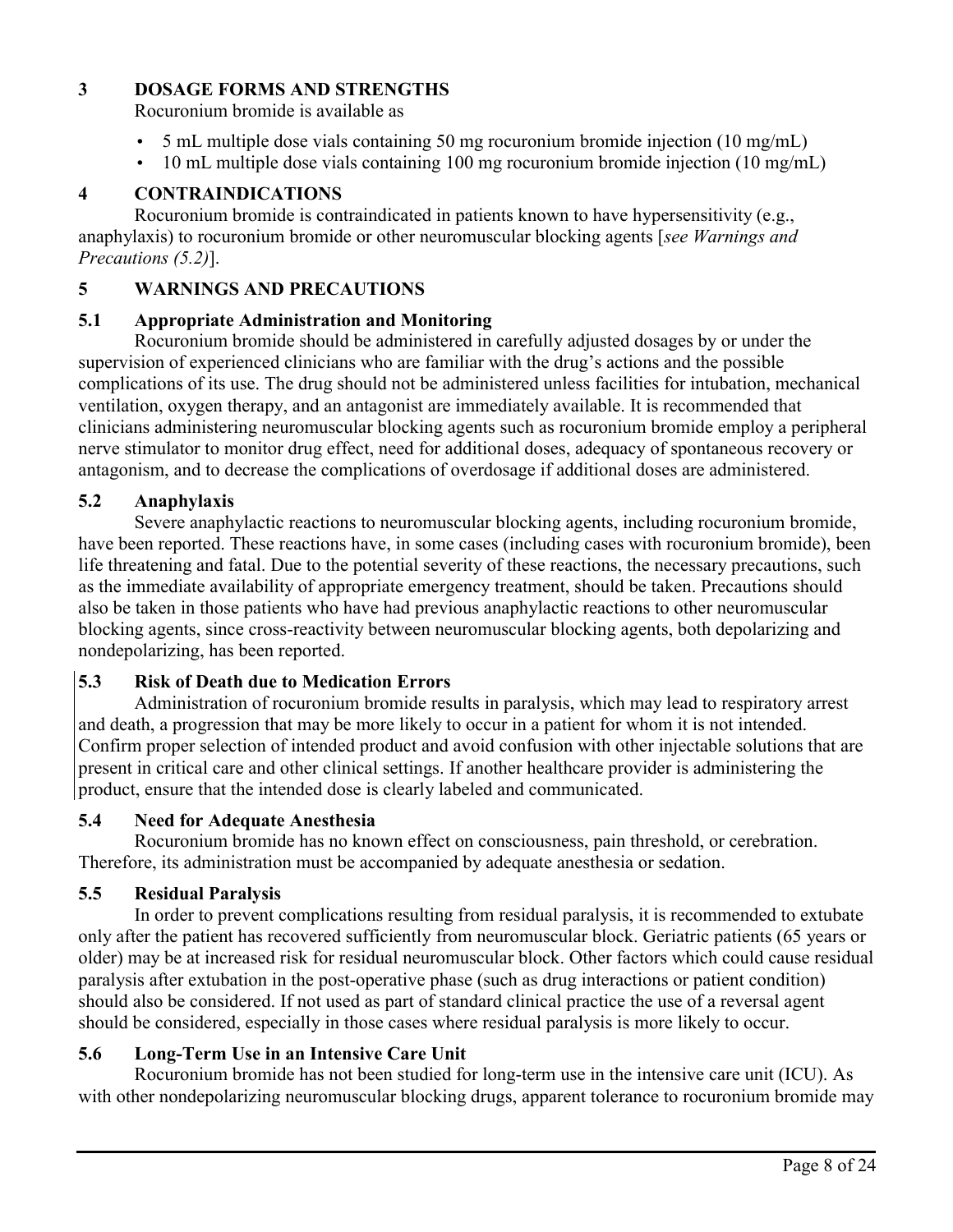develop during chronic administration in the ICU. While the mechanism for development of this resistance is not known, receptor up-regulation may be a contributing factor. **It is strongly recommended that neuromuscular transmission be monitored continuously during administration and recovery with the help of a nerve stimulator. Additional doses of rocuronium bromide or any other neuromuscular blocking agent should not be given until there is a definite response (one twitch of the train-of-four) to nerve stimulation.** Prolonged paralysis and/or skeletal muscle weakness may be noted during initial attempts to wean from the ventilator patients who have chronically received neuromuscular blocking drugs in the ICU.

Myopathy after long-term administration of other nondepolarizing neuromuscular blocking agents in the ICU alone or in combination with corticosteroid therapy has been reported. Therefore, for patients receiving both neuromuscular blocking agents and corticosteroids, the period of use of the neuromuscular blocking agent should be limited as much as possible and only used in the setting where in the opinion of the prescribing physician, the specific advantages of the drug outweigh the risk.

# **5.7 Malignant Hyperthermia (MH)**

Rocuronium bromide has not been studied in MH-susceptible patients. Because rocuronium bromide is always used with other agents, and the occurrence of malignant hyperthermia during anesthesia is possible even in the absence of known triggering agents, clinicians should be familiar with early signs, confirmatory diagnosis, and treatment of malignant hyperthermia prior to the start of any anesthetic [*see Adverse Reactions (6.2)*].

In an animal study in MH-susceptible swine, the administration of rocuronium bromide injection did not appear to trigger malignant hyperthermia.

# **5.8 Prolonged Circulation Time**

Conditions associated with an increased circulatory delayed time, e.g., cardiovascular disease or advanced age, may be associated with a delay in onset time [*see Dosage and Administration (2.6)*].

# **5.9 QT Interval Prolongation**

The overall analysis of ECG data in pediatric patients indicates that the concomitant use of rocuronium bromide with general anesthetic agents can prolong the QTc interval [*see Clinical Studies (14.3)*]*.* 

# **5.10 Conditions/Drugs Causing Potentiation of, or Resistance to, Neuromuscular Block**

# **Potentiation**

Nondepolarizing neuromuscular blocking agents have been found to exhibit profound neuromuscular blocking effects in cachectic or debilitated patients, patients with neuromuscular diseases, and patients with carcinomatosis.

Certain inhalation anesthetics, particularly enflurane and isoflurane, antibiotics, magnesium salts, lithium, local anesthetics, procainamide, and quinidine have been shown to increase the duration of neuromuscular block and decrease infusion requirements of neuromuscular blocking agents [*see Drug Interactions (7.3)*].

In these or other patients in whom potentiation of neuromuscular block or difficulty with reversal may be anticipated, a decrease from the recommended initial dose of rocuronium bromide should be considered [*see Dosage and Administration (2.6)*].

# **Resistance**

Resistance to nondepolarizing agents, consistent with up-regulation of skeletal muscle acetylcholine receptors, is associated with burns, disuse atrophy, denervation, and direct muscle trauma. Receptor up-regulation may also contribute to the resistance to nondepolarizing muscle relaxants which sometimes develops in patients with cerebral palsy, patients chronically receiving anticonvulsant agents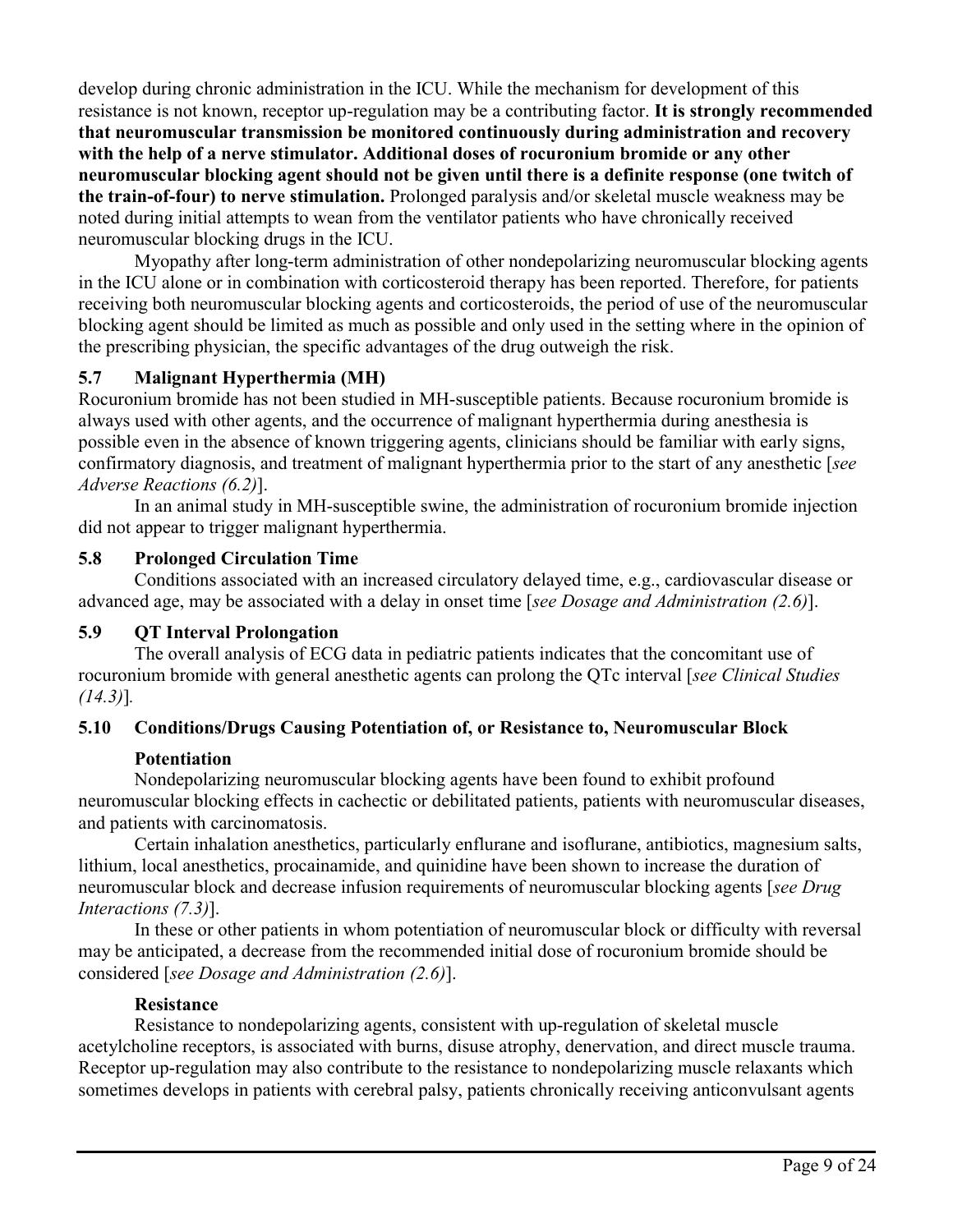such as carbamazepine or phenytoin, or with chronic exposure to nondepolarizing agents. When rocuronium bromide is administered to these patients, shorter durations of neuromuscular block may occur, and infusion rates may be higher due to the development of resistance to nondepolarizing muscle relaxants.

## **Potentiation or Resistance**

Severe acid-base and/or electrolyte abnormalities may potentiate or cause resistance to the neuromuscular blocking action of rocuronium bromide. No data are available in such patients and no dosing recommendations can be made.

Rocuronium bromide-induced neuromuscular blockade was modified by alkalosis and acidosis in experimental pigs. Both respiratory and metabolic acidosis prolonged the recovery time. The potency of rocuronium bromide was significantly enhanced in metabolic acidosis and alkalosis, but was reduced in respiratory alkalosis. In addition, experience with other drugs has suggested that acute (e.g., diarrhea) or chronic (e.g., adrenocortical insufficiency) electrolyte imbalance may alter neuromuscular blockade. Since electrolyte imbalance and acid-base imbalance are usually mixed, either enhancement or inhibition may occur.

# **5.11 Incompatibility with Alkaline Solutions**

Rocuronium bromide, which has an acid pH, should not be mixed with alkaline solutions (e.g., barbiturate solutions) in the same syringe or administered simultaneously during intravenous infusion through the same needle.

# **5.12 Increase in Pulmonary Vascular Resistance**

Rocuronium bromide may be associated with increased pulmonary vascular resistance, so caution is appropriate in patients with pulmonary hypertension or valvular heart disease [*see Clinical Studies (14.1)*].

# **5.13 Use In Patients with Myasthenia**

In patients with myasthenia gravis or myasthenic (Eaton-Lambert) syndrome, small doses of nondepolarizing neuromuscular blocking agents may have profound effects. In such patients, a peripheral nerve stimulator and use of a small test dose may be of value in monitoring the response to administration of muscle relaxants.

# **5.14 Extravasation**

If extravasation occurs, it may be associated with signs or symptoms of local irritation. The injection or infusion should be terminated immediately and restarted in another vein.

# **6 ADVERSE REACTIONS**

In clinical trials, the most common adverse reactions (2%) are transient hypotension and hypertension.

The following adverse reactions are described, or described in greater detail, in other sections:

- Anaphylaxis [*see Warnings and Precautions (5.2)*]
- Residual paralysis [*see Warnings and Precautions (5.5)*]
- Myopathy [*see Warnings and Precautions (5.6)*]
- Increased pulmonary vascular resistance [*see Warnings and Precautions (5.12)*]

# **6.1 Clinical Trials Experience**

Because clinical trials are conducted under widely varying conditions, adverse reaction rates observed in the clinical trials of a drug cannot be directly compared to rates in the clinical trials of another drug and may not reflect the rates observed in practice.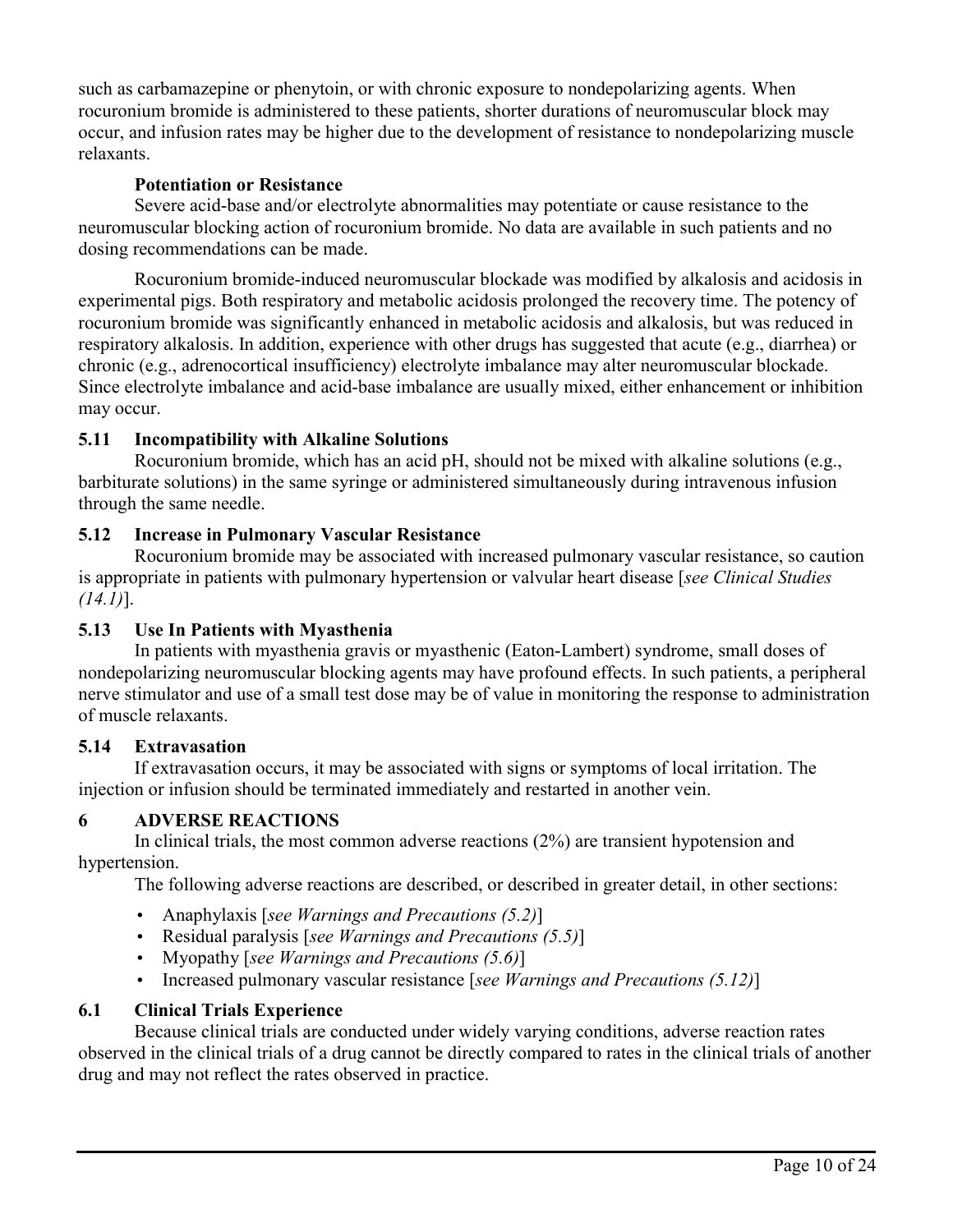Clinical studies in the US ( $n=1137$ ) and Europe ( $n=1394$ ) totaled 2531 patients. The patients exposed in the US clinical studies provide the basis for calculation of adverse reaction rates. The following adverse reactions were reported in patients administered rocuronium bromide (all events judged by investigators during the clinical trials to have a possible causal relationship):

Adverse reactions in greater than 1% of patients: None

Adverse reactions in less than 1% of patients (probably related or relationship unknown):

Cardiovascular: arrhythmia, abnormal electrocardiogram, tachycardia

Digestive: nausea, vomiting

Respiratory: asthma (bronchospasm, wheezing, or rhonchi), hiccup

Skin and Appendages: rash, injection site edema, pruritus

In the European studies, the most commonly reported reactions were transient hypotension  $(2\%)$ and hypertension (2%); these are in greater frequency than the US studies (0.1% and 0.1%). Changes in heart rate and blood pressure were defined differently from in the US studies in which changes in cardiovascular parameters were not considered as adverse events unless judged by the investigator as unexpected, clinically significant, or thought to be histamine related.

In a clinical study in patients with clinically significant cardiovascular disease undergoing coronary artery bypass graft, hypertension and tachycardia were reported in some patients, but these occurrences were less frequent in patients receiving beta or calcium channel-blocking drugs. In some patients, rocuronium bromide was associated with transient increases (30% or greater) in pulmonary vascular resistance. In another clinical study of patients undergoing abdominal aortic surgery, transient increases (30% or greater) in pulmonary vascular resistance were observed in about 24% of patients receiving rocuronium bromide 0.6 or 0.9 mg/kg.

In pediatric patient studies worldwide ( $n=704$ ), tachycardia occurred at an incidence of 5.3% (n=37), and it was judged by the investigator as related in 10 cases (1.4%).

## **6.2 Postmarketing Experience**

The following adverse reactions have been identified during post-approval use of rocuronium bromide. Because these reactions are reported voluntarily from a population of uncertain size, it is not always possible to reliably estimate their frequency or establish a causal relationship to drug exposure.

*Immune system disorders:* In clinical practice, there have been reports of severe allergic reactions (anaphylactic and anaphylactoid reactions and shock) with rocuronium bromide, including some that have been life-threatening and fatal [*see Warnings and Precautions (5.2)*].

*General disorders and administration site conditions:* There have been reports of malignant hyperthermia with the use of rocuronium bromide [*see Warnings and Precautions (5.7)*].

# **7 DRUG INTERACTIONS**

# **7.1 Antibiotics**

Drugs which may enhance the neuromuscular blocking action of nondepolarizing agents such as rocuronium bromide include certain antibiotics (e.g., aminoglycosides; vancomycin; tetracyclines; bacitracin; polymyxins; colistin; and sodium colistimethate). If these antibiotics are used in conjunction with rocuronium bromide, prolongation of neuromuscular block may occur.

# **7.2 Anticonvulsants**

In 2 of 4 patients receiving chronic anticonvulsant therapy, apparent resistance to the effects of rocuronium bromide was observed in the form of diminished magnitude of neuromuscular block, or shortened clinical duration. As with other nondepolarizing neuromuscular blocking drugs, if rocuronium bromide is administered to patients chronically receiving anticonvulsant agents such as carbamazepine or phenytoin, shorter durations of neuromuscular block may occur and infusion rates may be higher due to the development of resistance to nondepolarizing muscle relaxants. While the mechanism for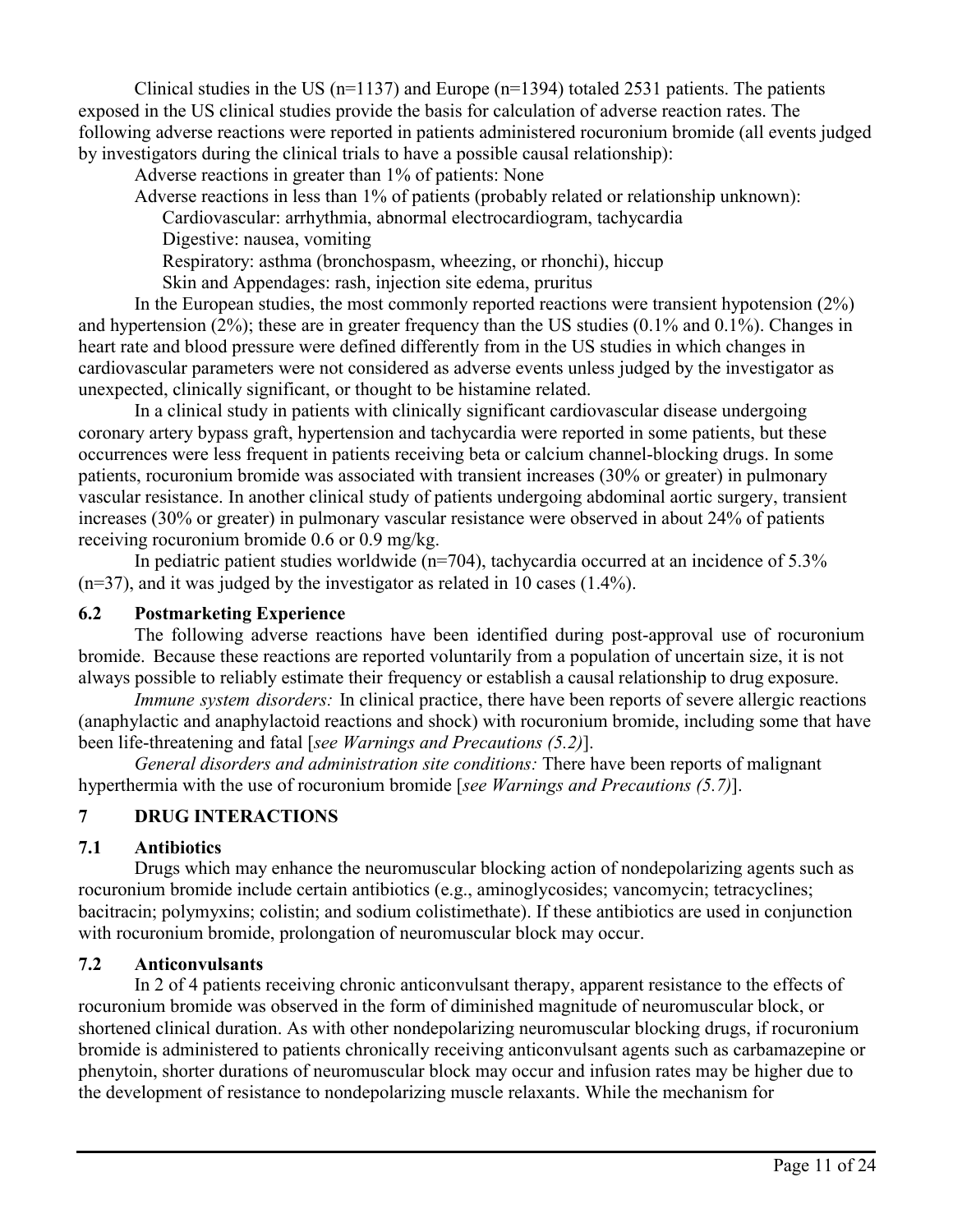development of this resistance is not known, receptor up-regulation may be a contributing factor [*see Warnings and Precautions (5.10)*].

## **7.3 Inhalation Anesthetics**

Use of inhalation anesthetics has been shown to enhance the activity of other neuromuscular blocking agents (enflurane > isoflurane > halothane).

Isoflurane and enflurane may also prolong the duration of action of initial and maintenance doses of rocuronium bromide and decrease the average infusion requirement of rocuronium bromide by 40% compared to opioid/nitrous oxide/oxygen anesthesia. No definite interaction between rocuronium bromide and halothane has been demonstrated. In one study, use of enflurane in 10 patients resulted in a 20% increase in mean clinical duration of the initial intubating dose, and a 37% increase in the duration of subsequent maintenance doses, when compared in the same study to 10 patients under opioid/nitrous oxide/oxygen anesthesia. The clinical duration of initial doses of rocuronium bromide of 0.57 to 0.85 mg/kg under enflurane or isoflurane anesthesia, as used clinically, was increased by 11% and 23%, respectively. The duration of maintenance doses was affected to a greater extent, increasing by 30% to 50% under either enflurane or isoflurane anesthesia.

Potentiation by these agents is also observed with respect to the infusion rates of rocuronium bromide required to maintain approximately 95% neuromuscular block. Under isoflurane and enflurane anesthesia, the infusion rates are decreased by approximately 40% compared to opioid/nitrous oxide/oxygen anesthesia. The median spontaneous recovery time (from 25% to 75% of control  $T_1$ ) is not affected by halothane, but is prolonged by enflurane (15% longer) and isoflurane (62% longer). Reversal-induced recovery of rocuronium bromide neuromuscular block is minimally affected by anesthetic technique [*see Dosage and Administration (2.6) and Warnings and Precautions (5.10)*].

# **7.4 Lithium Carbonate**

Lithium has been shown to increase the duration of neuromuscular block and decrease infusion requirements of neuromuscular blocking agents [*see Warnings and Precautions (5.10)*].

# **7.5 Local Anesthetics**

Local anesthetics have been shown to increase the duration of neuromuscular block and decrease infusion requirements of neuromuscular blocking agents [*see Warnings and Precautions (5.10)*].

# **7.6 Magnesium**

Magnesium salts administered for the management of toxemia of pregnancy may enhance neuromuscular blockade [*see Warnings and Precautions (5.10)*].

# **7.7 Nondepolarizing Muscle Relaxants**

There are no controlled studies documenting the use of rocuronium bromide before or after other nondepolarizing muscle relaxants. Interactions have been observed when other nondepolarizing muscle relaxants have been administered in succession.

# **7.8 Procainamide**

Procainamide has been shown to increase the duration of neuromuscular block and decrease infusion requirements of neuromuscular blocking agents [*see Warnings and Precautions (5.10)*].

# **7.9 Propofol**

The use of propofol for induction and maintenance of anesthesia does not alter the clinical duration or recovery characteristics following recommended doses of rocuronium bromide.

# **7.10 Quinidine**

Injection of quinidine during recovery from use of muscle relaxants is associated with recurrent paralysis. This possibility must also be considered for rocuronium bromide [*see Warnings and Precautions (5.10)*].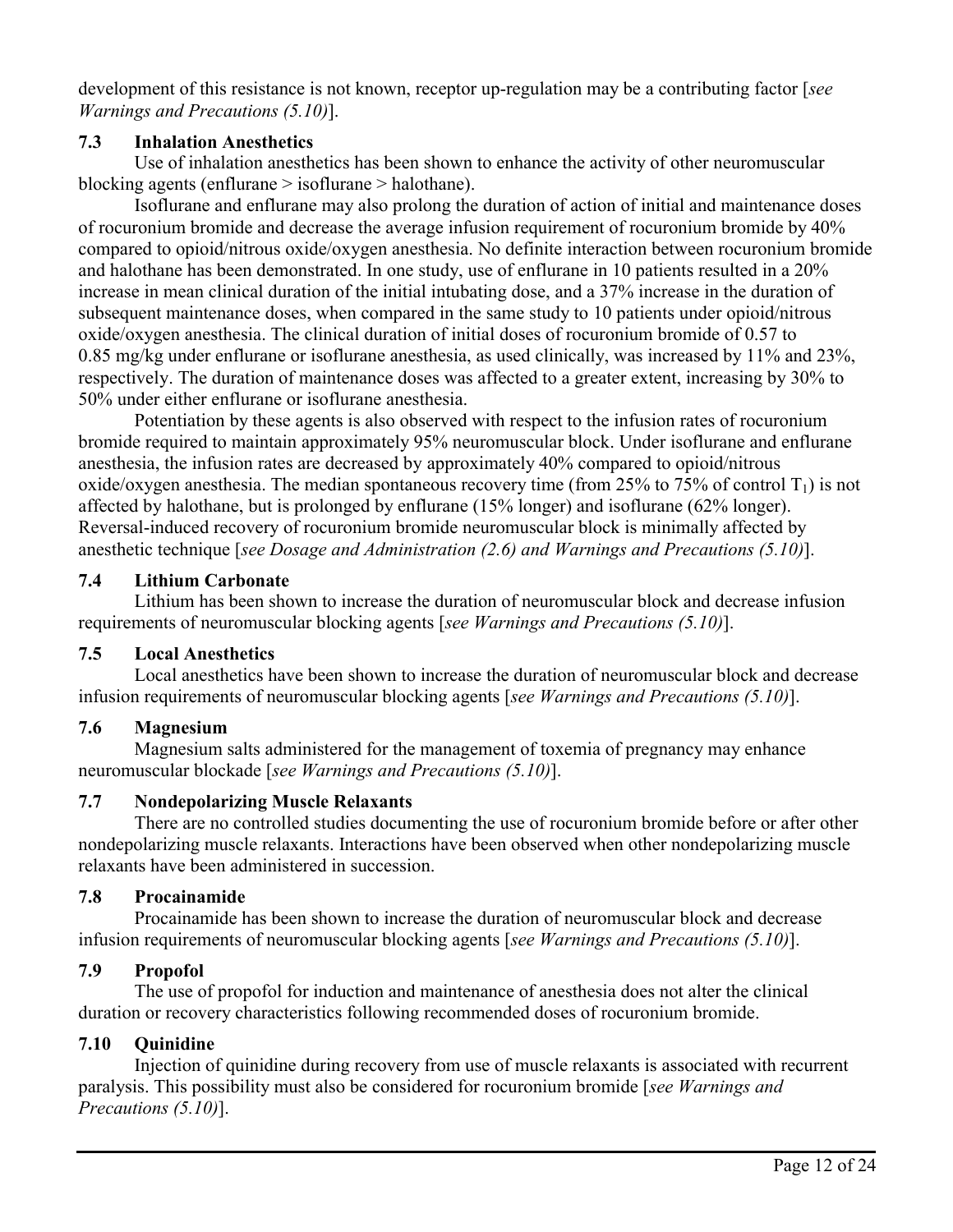## **7.11 Succinylcholine**

The use of rocuronium bromide before succinylcholine, for the purpose of attenuating some of the side effects of succinylcholine, has not been studied.

If rocuronium bromide is administered following administration of succinylcholine, it should not be given until recovery from succinylcholine has been observed. The median duration of action of rocuronium bromide 0.6 mg/kg administered after a 1 mg/kg dose of succinylcholine when  $T_1$  returned to 75% of control was 36 minutes (range: 14 to 57, n=12) *vs.* 28 minutes (range:17 to 51, n=12) without succinylcholine.

## **8 USE IN SPECIFIC POPULATIONS**

## **8.1 Pregnancy**

Developmental toxicology studies have been performed with rocuronium bromide in pregnant, conscious, nonventilated rabbits and rats. Inhibition of neuromuscular function was the endpoint for high-dose selection. The maximum tolerated dose served as the high dose and was administered intravenously three times a day to rats (0.3 mg/kg, 15% to 30% of human intubation dose of 0.6 to 1.2 mg/kg based on the body surface unit of mg/m<sup>2</sup> ) from day 6 to 17 and to rabbits (0.02 mg/kg, 25% human dose) from day 6 to 18 of pregnancy. High-dose treatment caused acute symptoms of respiratory dysfunction due to the pharmacological activity of the drug. Teratogenicity was not observed in these animal species. The incidence of late embryonic death was increased at the high dose in rats, most likely due to oxygen deficiency. Therefore, this finding probably has no relevance for humans because immediate mechanical ventilation of the intubated patient will effectively prevent embryo-fetal hypoxia. However, there are no adequate and well-controlled studies in pregnant women. Rocuronium bromide should be used during pregnancy only if the potential benefit justifies the potential risk to the fetus.

## **8.2 Labor and Delivery**

The use of rocuronium bromide in Cesarean section has been studied in a limited number of patients [*see Clinical Studies (14.1)*]. Rocuronium bromide is not recommended for rapid sequence induction in Cesarean section patients.

## **8.4 Pediatric Use**

The use of rocuronium bromide has been studied in pediatric patients 3 months to 14 years of age under halothane anesthesia. Of the pediatric patients anesthetized with halothane who did not receive atropine for induction, about 80% experienced a transient increase (30% or greater) in heart rate after intubation. One of the 19 infants anesthetized with halothane and fentanyl who received atropine for induction experienced this magnitude of change [*see Dosage and Administration (2.6) and Clinical Studies (14.3)*].

Rocuronium bromide was also studied in pediatric patients up to 17 years of age, including neonates, under sevoflurane (induction) and isoflurane/nitrous oxide (maintenance) anesthesia. Onset time and clinical duration varied with dose, the age of the patient, and anesthetic technique. The overall analysis of ECG data in pediatric patients indicates that the concomitant use of rocuronium bromide with general anesthetic agents can prolong the QTc interval. The data also suggest that rocuronium bromide may increase heart rate. However, it was not possible to conclusively identify an effect of rocuronium bromide independent of that of anesthesia and other factors. Additionally, when examining plasma levels of rocuronium bromide in correlation to QTc interval prolongation, no relationship was observed [*see Dosage and Administration (2.6), Warnings and Precautions (5.9), and Clinical Studies (14.3)*].

Rocuronium bromide is not recommended for rapid sequence intubation in pediatric patients. Recommendations for use in pediatric patients are discussed in other sections [*see Dosage and Administration (2.6) and Clinical Pharmacology (12.2)*].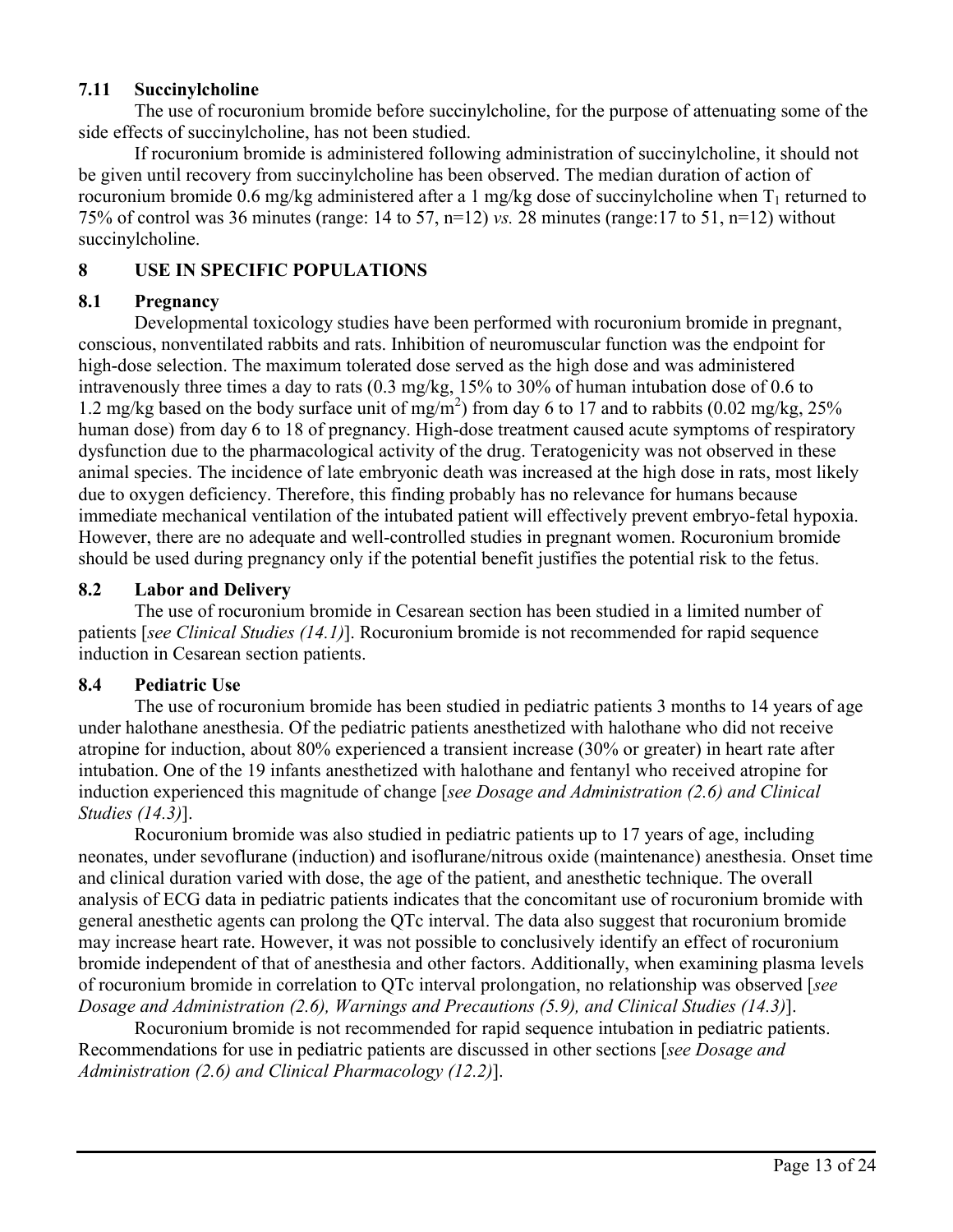# **8.5 Geriatric Use**

Rocuronium bromide was administered to 140 geriatric patients (65 years or greater) in US clinical trials and 128 geriatric patients in European clinical trials. The observed pharmacokinetic profile for geriatric patients (n=20) was similar to that for other adult surgical patients [*see Clinical Pharmacology (12.3)*]. Onset time and duration of action were slightly longer for geriatric patients (n=43) in clinical trials. Clinical experiences and recommendations for use in geriatric patients are discussed in other sections [*see Dosage and Administration (2.6), Warnings and Precautions (5.5), Clinical Pharmacology (12.2), and Clinical Studies (14.2)*]*.* 

# **8.6 Patients with Hepatic Impairment**

Since rocuronium bromide is primarily excreted by the liver, it should be used with caution in patients with clinically significant hepatic impairment. Rocuronium bromide 0.6 mg/kg has been studied in a limited number of patients (n=9) with clinically significant hepatic impairment under steady-state isoflurane anesthesia. After rocuronium bromide 0.6 mg/kg, the median (range) clinical duration of 60 (35 to 166) minutes was moderately prolonged compared to 42 minutes in patients with normal hepatic function. The median recovery time of 53 minutes was also prolonged in patients with cirrhosis compared to 20 minutes in patients with normal hepatic function. Four of eight patients with cirrhosis, who received rocuronium bromide 0.6 mg/kg under opioid/nitrous oxide/oxygen anesthesia, did not achieve complete block. These findings are consistent with the increase in volume of distribution at steady state observed in patients with significant hepatic impairment [*see Clinical Pharmacology (12.3)*]. If used for rapid sequence induction in patients with ascites, an increased initial dosage may be necessary to assure complete block. Duration will be prolonged in these cases. The use of doses higher than 0.6 mg/kg has not been studied [*see Dosage and Administration (2.6)*]*.* 

# **8.7 Patients with Renal Impairment**

Due to the limited role of the kidney in the excretion of rocuronium bromide, usual dosing guidelines should be followed. In patients with renal dysfunction, the duration of neuromuscular blockade was not prolonged; however, there was substantial individual variability (range: 22 to 90 minutes) [*see Clinical Pharmacology (12.3)*].

# **10 OVERDOSAGE**

Overdosage with neuromuscular blocking agents may result in neuromuscular block beyond the time needed for surgery and anesthesia. The primary treatment is maintenance of a patent airway, controlled ventilation, and adequate sedation until recovery of normal neuromuscular function is assured. Once evidence of recovery from neuromuscular block is observed, further recovery may be facilitated by administration of an anticholinesterase agent in conjunction with an appropriate anticholinergic agent.

# **Reversal of Neuromuscular Blockade**

**Anticholinesterase agents should not be administered prior to the demonstration of some spontaneous recovery from neuromuscular blockade. The use of a nerve stimulator to document recovery is recommended.** 

Patients should be evaluated for adequate clinical evidence of neuromuscular recovery, e.g., 5-second head lift, adequate phonation, ventilation, and upper airway patency. Ventilation must be supported while patients exhibit any signs of muscle weakness.

Recovery may be delayed in the presence of debilitation, carcinomatosis, and concomitant use of certain drugs which enhance neuromuscular blockade or separately cause respiratory depression. Under such circumstances the management is the same as that of prolonged neuromuscular blockade.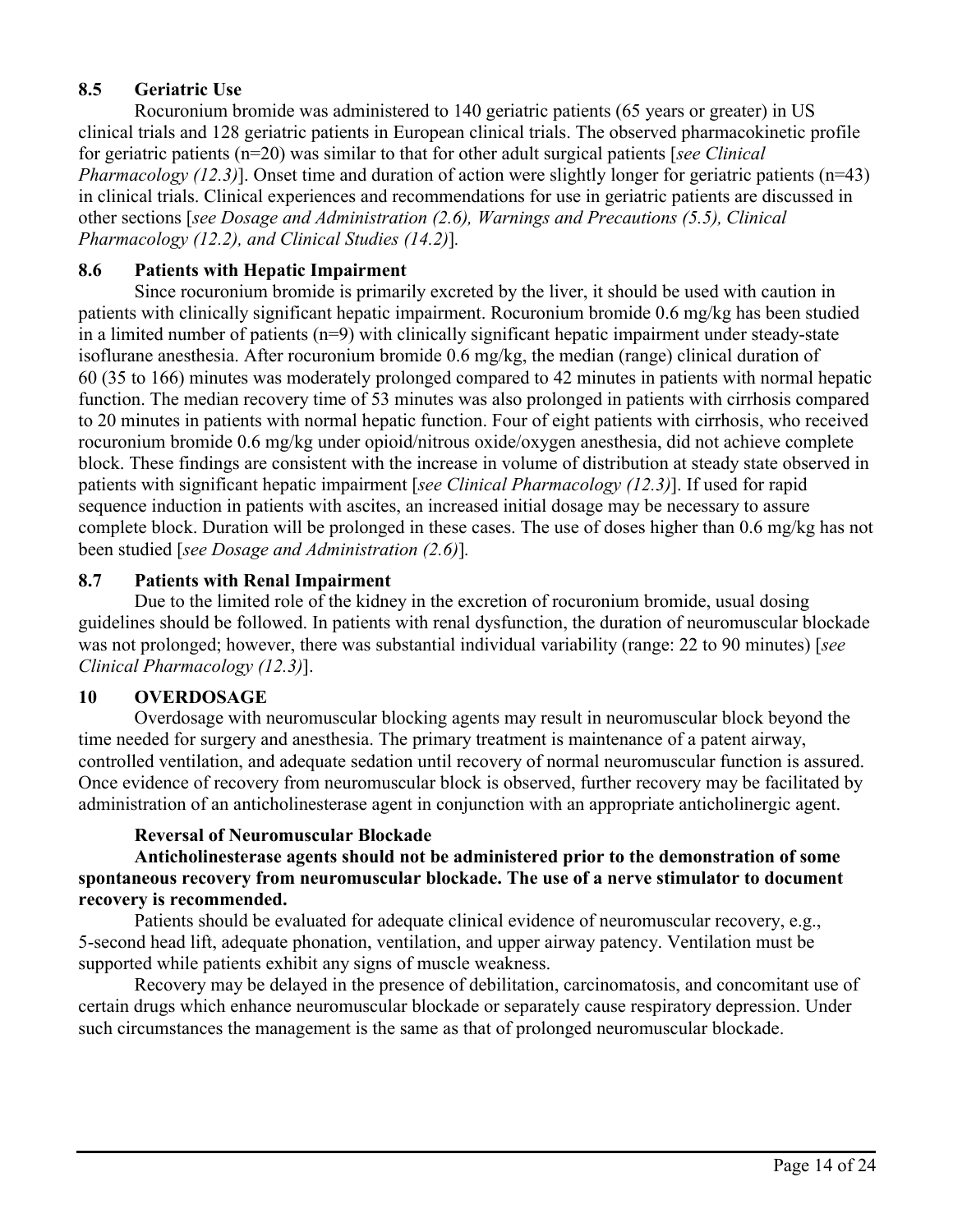## **11 DESCRIPTION**

Rocuronium bromide injection is a nondepolarizing neuromuscular blocking agent with a rapid to intermediate onset depending on dose and intermediate duration. Rocuronium bromide is chemically designated as 1-[17β-(acetyloxy)-3α-hydroxy-2β-(4-morpholinyl)-5α-androstan-16β-yl]-1-(2-propenyl) pyrrolidinium bromide.

The structural formula is:



The chemical formula is  $C_{32}H_{53}BrN_2O_4$  with a molecular weight of 609.70. The partition coefficient of rocuronium bromide in n-octanol/water is 0.5 at 20°C.

Rocuronium bromide is supplied as a sterile, nonpyrogenic, isotonic solution that is clear, colorless to yellow/orange, for intravenous injection only. Each mL contains 10 mg rocuronium bromide and 2 mg sodium acetate. The aqueous solution is adjusted to isotonicity with sodium chloride and to a pH of 4 with acetic acid and/or sodium hydroxide.

#### **12 CLINICAL PHARMACOLOGY**

#### **12.1 Mechanism of Action**

Rocuronium bromide is a nondepolarizing neuromuscular blocking agent with a rapid to intermediate onset depending on dose and intermediate duration. It acts by competing for cholinergic receptors at the motor end-plate. This action is antagonized by acetylcholinesterase inhibitors, such as neostigmine and edrophonium.

#### **12.2 Pharmacodynamics**

The ED<sub>95</sub> (dose required to produce 95% suppression of the first  $[T_1]$  mechanomyographic [MMG] response of the adductor pollicis muscle [thumb] to indirect supramaximal train-of-four stimulation of the ulnar nerve) during opioid/nitrous oxide/oxygen anesthesia is approximately 0.3 mg/kg. Patient variability around the  $ED_{95}$  dose suggests that 50% of patients will exhibit  $T_1$  depression of 91% to 97%.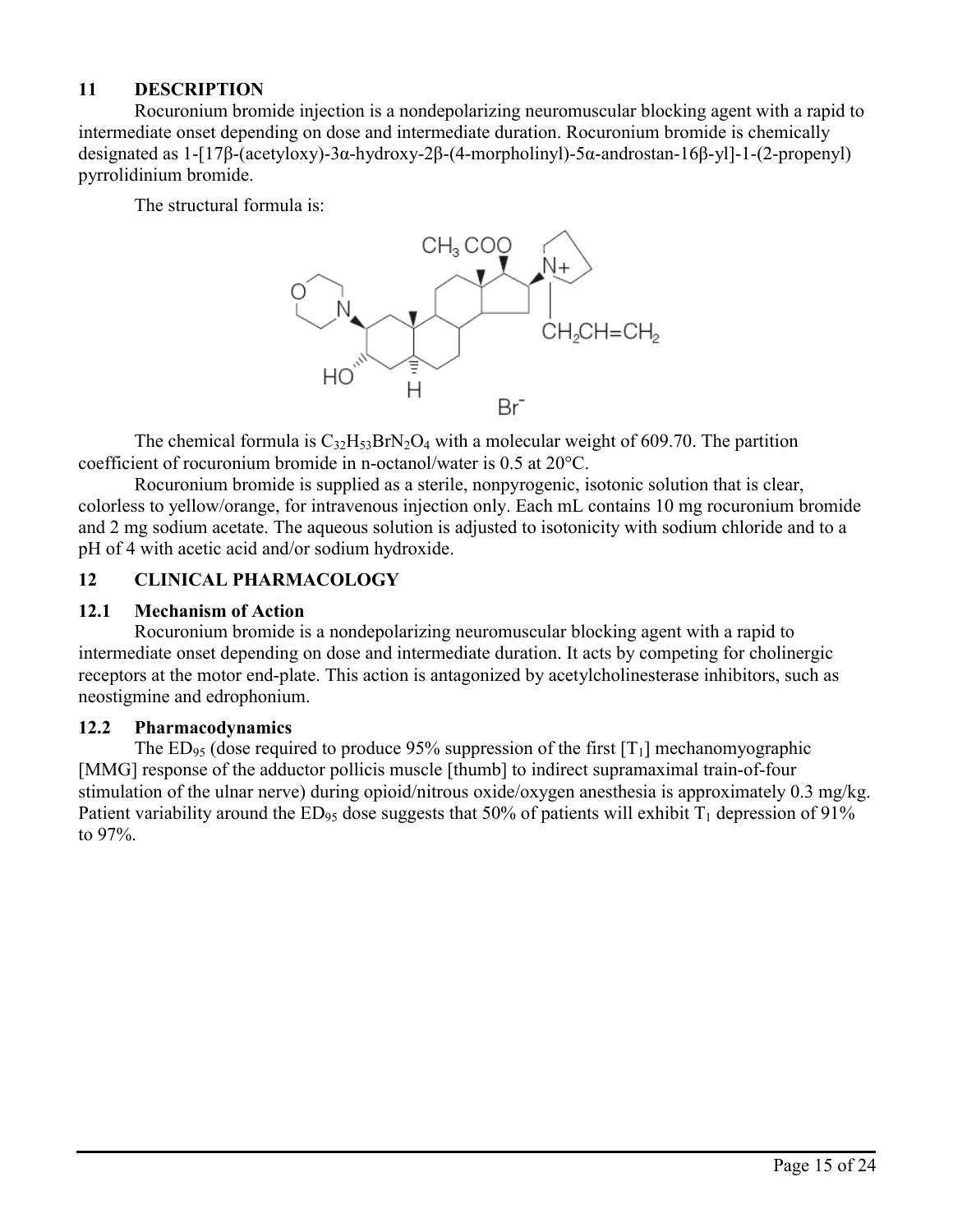Table 4 presents intubating conditions in patients with intubation initiated at 60 to 70 seconds.

| <b>Rocuronium Bromide</b><br>Dose $(mg/kg)$ | <b>Percent of Patients</b><br><b>With Excellent or Good</b> | <b>Time to Completion of</b> |
|---------------------------------------------|-------------------------------------------------------------|------------------------------|
| <b>Administered over 5 sec</b>              | <b>Intubating Conditions</b>                                | <b>Intubation</b> (min)      |
| Adults* $18$ to 64 yrs                      |                                                             |                              |
| $0.45$ (n=43)                               | 86%                                                         | $1.6(1.0 \text{ to } 7.0)$   |
| $0.6$ (n=51)                                | 96%                                                         | $1.6(1.0 \text{ to } 3.2)$   |
| Infants** $3 \text{ mo to } 1 \text{ yr}$   |                                                             |                              |
| $0.6$ (n=18)                                | 100%                                                        | $1.0$ (1.0 to 1.5)           |
| Pediatric <sup>**</sup> 1 to 12 yrs         |                                                             |                              |
| $0.6$ (n=12)                                | 100%                                                        | $1.0$ (0.5 to 2.3)           |

| Table 4: Percent of Excellent or Good Intubating Conditions and Median (Range) Time to |  |
|----------------------------------------------------------------------------------------|--|
| Completion of Intubation in Patients with Intubation Initiated at 60 to 70 Seconds     |  |

Excludes patients undergoing Cesarean section

\*\* Pediatric patients were under halothane anesthesia

Excellent intubating conditions = jaw relaxed, vocal cords apart and immobile, no diaphragmatic movement Good intubating conditions = same as excellent but with some diaphragmatic movement

Table 5 presents the time to onset and clinical duration for the initial dose of rocuronium bromide injection under opioid/nitrous oxide/oxygen anesthesia in adults and geriatric patients, and under halothane anesthesia in pediatric patients.

#### **Table 5: Median (Range) Time to Onset and Clinical Duration Following Initial (Intubating) Dose During Opioid/Nitrous Oxide/Oxygen Anesthesia (Adults) and Halothane Anesthesia (Pediatric Pationts**)

|                                | r atients                   |                             |                          |
|--------------------------------|-----------------------------|-----------------------------|--------------------------|
| <b>Rocuronium Bromide</b>      |                             | <b>Time to</b>              |                          |
| Dose $(mg/kg)$                 | Time to $\geq 80\%$         | <b>Maximum Block</b>        | <b>Clinical Duration</b> |
| <b>Administered over 5 sec</b> | <b>Block</b> (min)          | (min)                       | (min)                    |
| Adults 18 to 64 yrs            |                             |                             |                          |
| $0.45$ (n=50)                  | 1.3 $(0.8 \text{ to } 6.2)$ | $3.0(1.3 \text{ to } 8.2)$  | $22(12 \text{ to } 31)$  |
| $0.6$ (n=142)                  | $1.0$ (0.4 to 6.0)          | $1.8(0.6 \text{ to } 13.0)$ | 31 (15 to 85)            |
| $0.9$ (n=20)                   | 1.1 $(0.3 \text{ to } 3.8)$ | 1.4 $(0.8 \text{ to } 6.2)$ | 58 (27 to 111)           |
| $1.2$ (n=18)                   | $0.7(0.4 \text{ to } 1.7)$  | $1.0$ (0.6 to 4.7)          | 67 (38 to 160)           |
| Geriatric $\geq 65$ yrs        |                             |                             |                          |
| $0.6$ (n=31)                   | 2.3 $(1.0 \text{ to } 8.3)$ | $3.7(1.3 \text{ to } 11.3)$ | $46(22 \text{ to } 73)$  |
| $0.9$ (n=5)                    | $2.0$ (1.0 to 3.0)          | $2.5(1.2 \text{ to } 5.0)$  | 62 (49 to 75)            |
| $1.2(n=7)$                     | $1.0$ (0.8 to 3.5)          | $1.3$ (1.2 to 4.7)          | 94 (64 to 138)           |
| Infants 3 mo to 1 yr           |                             |                             |                          |
| $0.6$ (n=17)                   |                             | $0.8(0.3 \text{ to } 3.0)$  | 41 (24 to 68)            |
| $0.8$ (n=9)                    |                             | $0.7(0.5 \text{ to } 0.8)$  | 40 (27 to 70)            |
| Pediatric 1 to 12 yrs          |                             |                             |                          |
| $0.6$ (n=27)                   | $0.8$ (0.4 to 2.0)          | $1.0$ (0.5 to 3.3)          | 26 (17 to 39)            |
| $0.8$ (n=18)                   |                             | $0.5(0.3 \text{ to } 1.0)$  | 30 (17 to 56)            |

 $n =$  the number of patients who had time to maximum block recorded

Clinical duration = time until return to 25% of control  $T_1$ . Patients receiving doses of 0.45 mg/kg who achieved less than 90% block (16% of these patients) had about 12 to 15 minutes to 25% recovery.

Table 6 presents the time to onset and clinical duration for the initial dose of Rocuronium Bromide Injection under sevoflurane (induction) and isoflurane/nitrous oxide (maintenance) anesthesia in pediatric patients.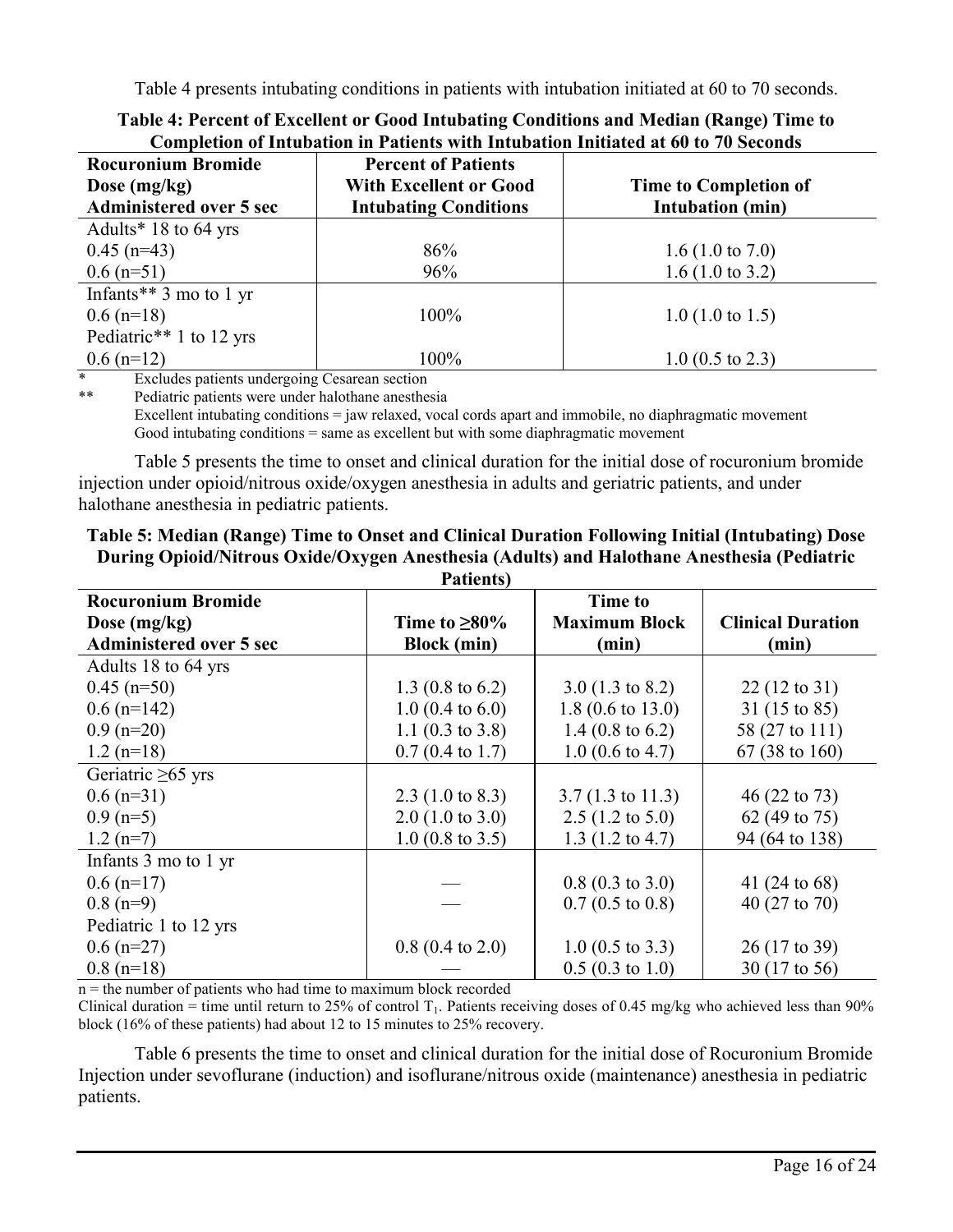| Patients)                              |                      |                             |  |  |  |
|----------------------------------------|----------------------|-----------------------------|--|--|--|
| <b>Rocuronium Bromide</b>              | <b>Time to</b>       | <b>Time to</b>              |  |  |  |
| Dose (mg/kg)                           | <b>Maximum Block</b> | Reappearance T <sub>3</sub> |  |  |  |
| <b>Administered over 5 sec</b>         | (min)                | (min)                       |  |  |  |
| Neonates birth to <28 days             |                      |                             |  |  |  |
| $0.45$ (n=5)                           | $1.1(0.6-2.2)$       | $40.3(32.5-62.6)$           |  |  |  |
| $0.6$ (n=10)                           | $1.0(0.2-2.1)$       | 49.7 (16.6-119.0)           |  |  |  |
| $1(n=6)$                               | $0.6(0.3-1.8)$       | 114.4 (92.6-136.3)          |  |  |  |
| Infants 28 days to $\leq$ 3 mo         |                      |                             |  |  |  |
| $0.45$ (n=9)                           | $0.5(0.4-1.3)$       | 49.1 (13.5-79.9)            |  |  |  |
| $0.6$ (n=11)                           | $0.4(0.2-0.8)$       | 59.8 (32.3-87.8)            |  |  |  |
| 1 $(n=5)$                              | $0.3(0.2-0.7)$       | 103.3 (90.8-155.4)          |  |  |  |
| Toddlers $>3$ mo to $\leq$ 2 yrs       |                      |                             |  |  |  |
| $0.45$ (n=17)                          | $0.8(0.3-1.9)$       | 39.2 (16.9-59.4)            |  |  |  |
| $0.6$ (n=29)                           | $0.6(0.2-1.6)$       | 44.2 (18.9-68.8)            |  |  |  |
| $1(n=15)$                              | $0.5(0.2-1.5)$       | $72.0(36.2 - 128.2)$        |  |  |  |
| Children $\geq 2$ yrs to $\leq 11$ yrs |                      |                             |  |  |  |
| $0.45$ (n=14)                          | $0.9(0.4-1.9)$       | $21.5(17.5-38.0)$           |  |  |  |
| $0.6$ (n=37)                           | $0.8(0.3-1.7)$       | $36.7(20.1-65.9)$           |  |  |  |
| $1(n=16)$                              | $0.7(0.4-1.2)$       | 53.1 (31.2-89.9)            |  |  |  |
| Adolescents >11 to $\leq$ 17 yrs       |                      |                             |  |  |  |
| $0.45$ (n=18)                          | $1.0(0.5-1.7)$       | $37.5(18.3-65.7)$           |  |  |  |
| $0.6$ (n=31)                           | $0.9(0.2-2.1)$       | 41.4 (16.3-91.2)            |  |  |  |
| $1(n=14)$                              | $0.7(0.5-1.2)$       | $67.1(25.6-93.8)$           |  |  |  |

**Table 6: Median (Range) Time to Onset and Clinical Duration Following Initial (Intubating) Dose During Sevoflurane (induction) and Isoflurane/Nitrous Oxide (maintenance) Anesthesia (Pediatric** 

n=the number of patients with the highest number of observations for time to maximum block or reappearance  $T_3$ .

The time to 80% or greater block and clinical duration as a function of dose are presented in Figures 1 and 2.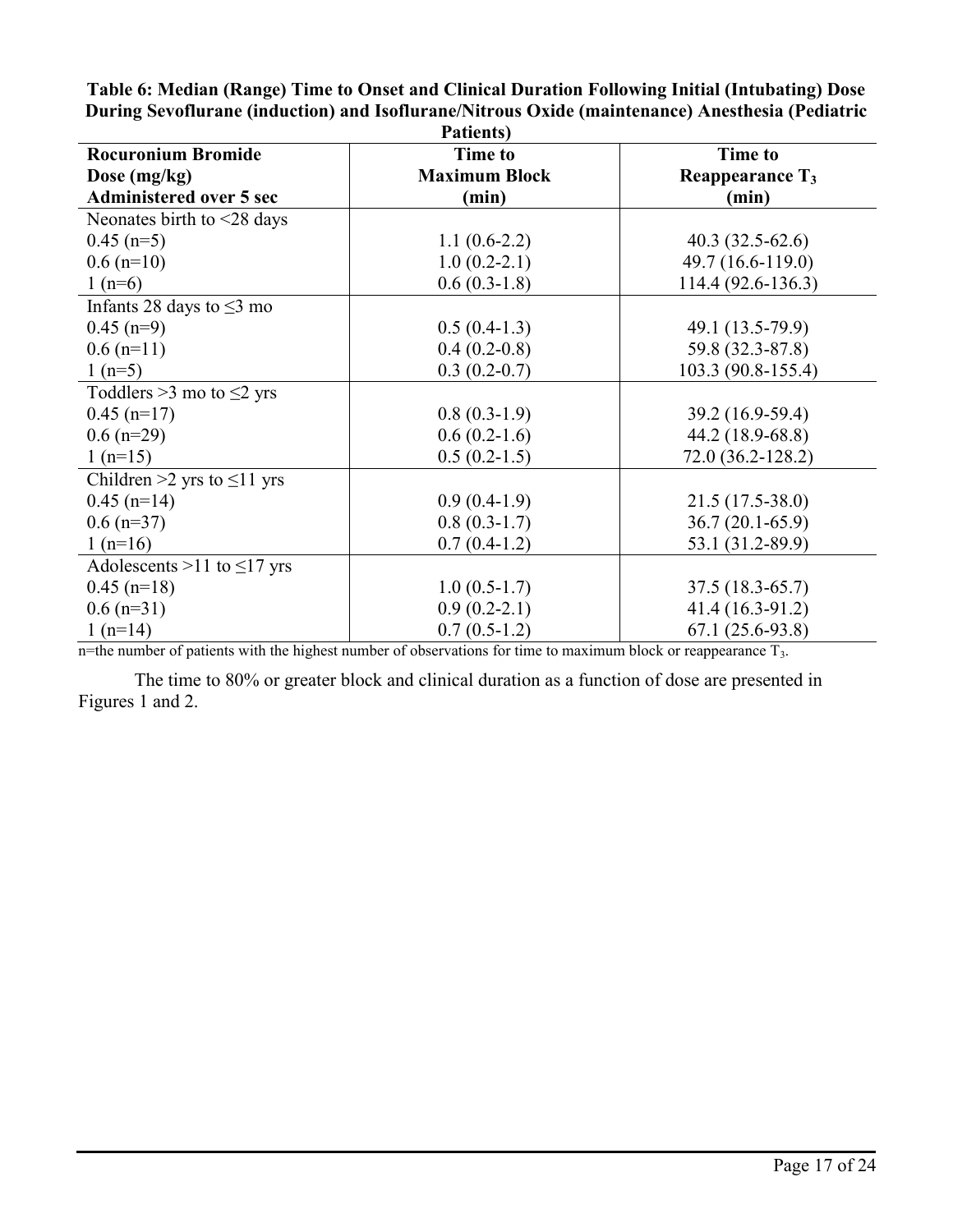



**FIGURE 2: Duration of Clinical Effect vs. Initial Dose of Rocuronium Bromide by Age Group (Median, 25th and 75th percentile, and individual values)**



The clinical durations for the first five maintenance doses, in patients receiving five or more maintenance doses are represented in Figure 3 [*see Dosage and Administration (2.4)*].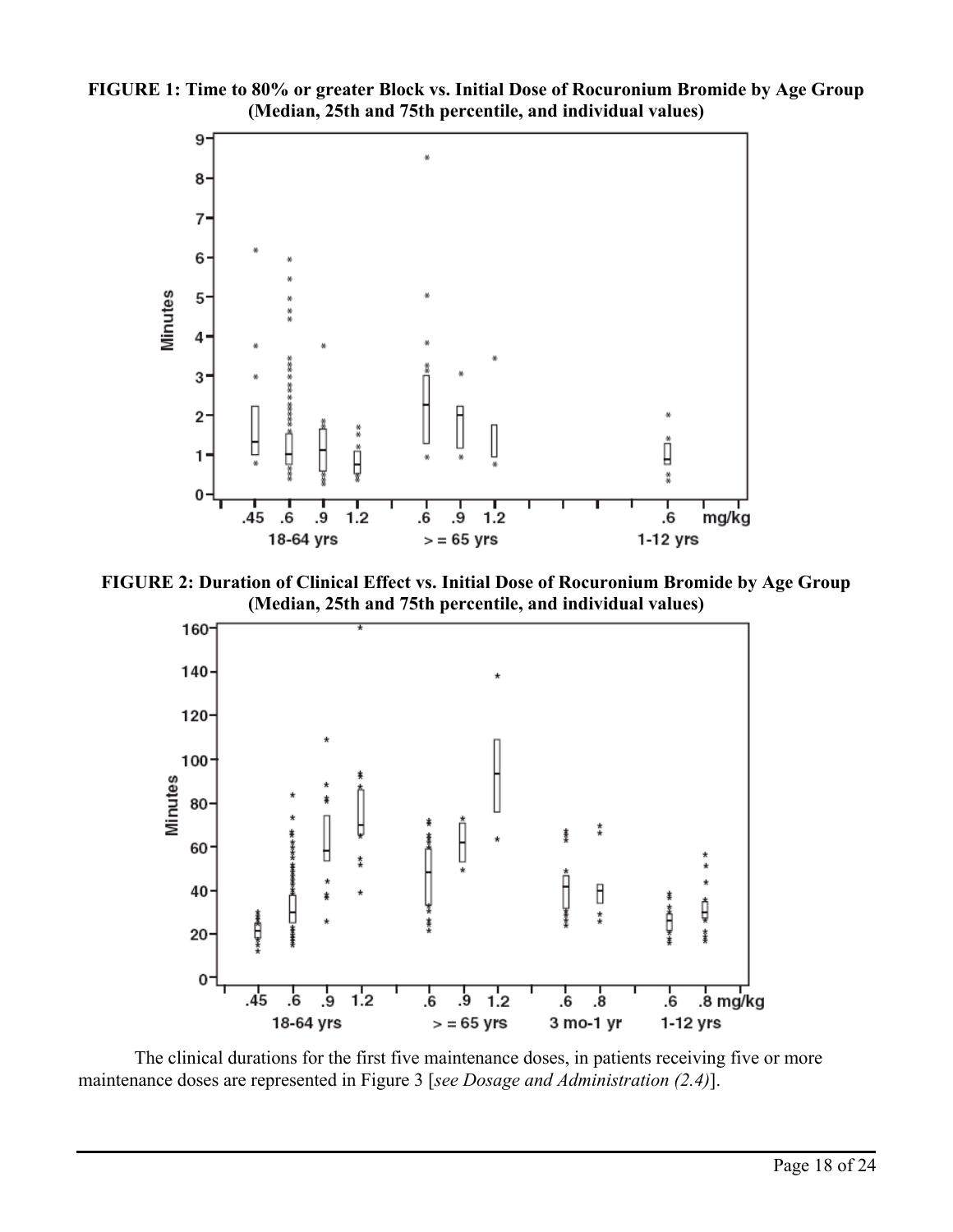#### **FIGURE 3: Duration of Clinical Effect** *vs.* **Number of Rocuronium Bromide Maintenance Doses, by Dose**



Once spontaneous recovery has reached  $25\%$  of control  $T_1$ , the neuromuscular block produced by rocuronium bromide is readily reversed with anticholinesterase agents, e.g., edrophonium or neostigmine.

The median spontaneous recovery from 25% to 75%  $T_1$  was 13 minutes in adult patients. When neuromuscular block was reversed in 36 adults at a  $T_1$  of 22% to 27%, recovery to a  $T_1$  of 89 (50 to 132)% and  $T_4/T_1$  of 69 (38 to 92)% was achieved within 5 minutes. Only five of 320 adults reversed received an additional dose of reversal agent. The median (range) dose of neostigmine was 0.04 (0.01 to 0.09) mg/kg and the median (range) dose of edrophonium was  $0.5$  ( $0.3$  to  $1.0$ ) mg/kg.

In geriatric patients (n=51) reversed with neostigmine, the median  $T_4/T_1$  increased from 40% to 88% in 5 minutes.

In clinical trials with halothane, pediatric patients ( $n=27$ ) who received 0.5 mg/kg edrophonium had increases in the median  $T_4/T_1$  from 37% at reversal to 93% after 2 minutes. Pediatric patients (n=58) who received 1 mg/kg edrophonium had increases in the median  $T_4/T_1$  from 72% at reversal to 100% after 2 minutes. Infants (n=10) who were reversed with 0.03 mg/kg neostigmine recovered from 25% to 75%  $T_1$  within 4 minutes.

There were no reports of less than satisfactory clinical recovery of neuromuscular function.

The neuromuscular blocking action of rocuronium bromide may be enhanced in the presence of potent inhalation anesthetics [*see Drug Interactions (7.3)*].

#### **Hemodynamics**

There were no dose-related effects on the incidence of changes from baseline (30% or greater) in mean arterial blood pressure (MAP) or heart rate associated with rocuronium bromide administration over the dose range of 0.12 to 1.2 mg/kg (4 x  $ED_{95}$ ) within 5 minutes after rocuronium bromide administration and prior to intubation. Increases or decreases in MAP were observed in 2% to 5% of geriatric and other adult patients, and in about 1% of pediatric patients. Heart rate changes (30% or greater) occurred in 0% to 2% of geriatric and other adult patients. Tachycardia (30% or greater) occurred in 12 of 127 pediatric patients. Most of the pediatric patients developing tachycardia were from a single study where the patients were anesthetized with halothane and who did not receive atropine for induction [*see Clinical Studies (14.3)*]. In US studies, laryngoscopy and tracheal intubation following rocuronium bromide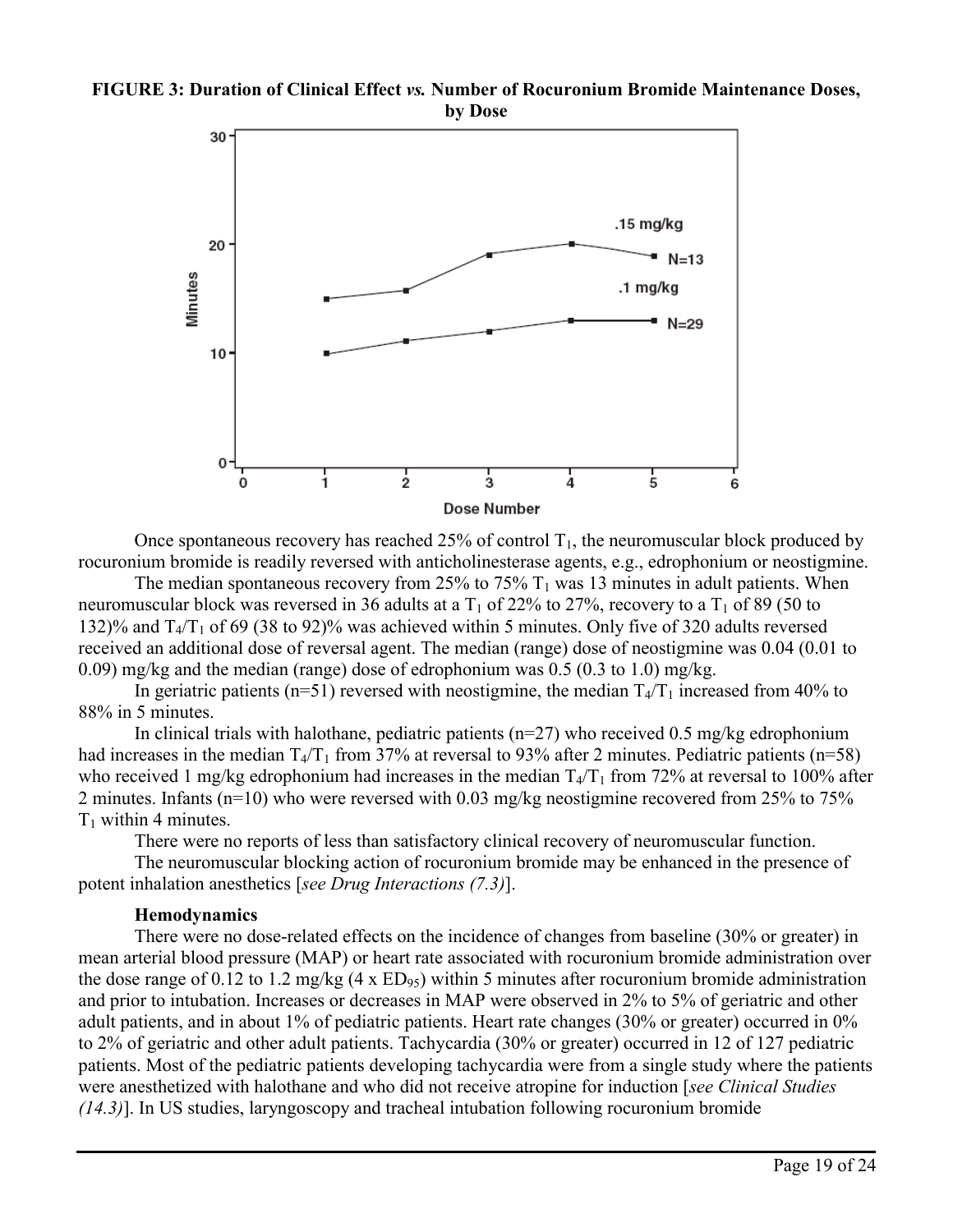administration were accompanied by transient tachycardia (30% or greater increases) in about one-third of adult patients under opioid/nitrous oxide/oxygen anesthesia. Animal studies have indicated that the ratio of vagal:neuromuscular block following rocuronium bromide administration is less than vecuronium but greater than pancuronium. The tachycardia observed in some patients may result from this vagal blocking activity.

## **Histamine Release**

In studies of histamine release, clinically significant concentrations of plasma histamine occurred in 1 of 88 patients. Clinical signs of histamine release (flushing, rash, or bronchospasm) associated with the administration of rocuronium bromide were assessed in clinical trials and reported in 9 of 1137 (0.8%) patients.

## **12.3 Pharmacokinetics**

## **Adult and Geriatric Patients**

In an effort to maximize the information gathered in the *in vivo* pharmacokinetic studies, the data from the studies was used to develop population estimates of the parameters for the subpopulations represented (e.g., geriatric, pediatric, renal, and hepatic impairment). These population-based estimates and a measure of the estimate variability are contained in the following section.

Following intravenous administration of rocuronium bromide, plasma levels of rocuronium follow a three-compartment open model. The rapid distribution half-life is 1 to 2 minutes and the slower distribution half-life is 14 to 18 minutes. Rocuronium is approximately 30% bound to human plasma proteins. In geriatric and other adult surgical patients undergoing either opioid/nitrous oxide/oxygen or inhalational anesthesia, the observed pharmacokinetic profile was essentially unchanged [*see Dosage and Administration (2.6)*].

|                                    | $\mu$ –20, 09 yrs or greater) During Opiolu/Initrous Oxiuc/Oxygen Allestiicsia |                     |
|------------------------------------|--------------------------------------------------------------------------------|---------------------|
|                                    | <b>Adults</b>                                                                  | <b>Geriatrics</b>   |
| <b>PK</b> Parameters               | (Ages 27 to 58 yrs)                                                            | $(265 \text{ yrs})$ |
| Clearance $(L/kg/hr)$              | 0.25(0.08)                                                                     | 0.21(0.06)          |
| Volume of Distribution at          | 0.25(0.04)                                                                     | 0.22(0.03)          |
| Steady State $(L/kg)$              |                                                                                |                     |
| $t_{1/2}$ $\beta$ Elimination (hr) | 1.4(0.4)                                                                       | 1.5(0.4)            |

**Table 7: Mean (SD) Pharmacokinetic Parameters in Adults (n=22; ages 27 to 58 yrs) and Geriatric (n=20; 65 yrs or greater) During Opioid/Nitrous Oxide/Oxygen Anesthesia**

In general, studies with normal adult subjects did not reveal any differences in the pharmacokinetics of rocuronium due to gender.

Studies of distribution, metabolism, and excretion in cats and dogs indicate that rocuronium is eliminated primarily by the liver. The rocuronium analog 17-desacetyl-rocuronium, a metabolite, has been rarely observed in the plasma or urine of humans administered single doses of 0.5 to 1 mg/kg with or without a subsequent infusion (for up to 12 hr) of rocuronium. In the cat, 17-desacetyl-rocuronium has approximately one-twentieth the neuromuscular blocking potency of rocuronium. The effects of renal failure and hepatic disease on the pharmacokinetics and pharmacodynamics of rocuronium in humans are consistent with these findings.

In general, patients undergoing cadaver kidney transplant have a small reduction in clearance which is offset pharmacokinetically by a corresponding increase in volume, such that the net effect is an unchanged plasma half-life. Patients with demonstrated liver cirrhosis have a marked increase in their volume of distribution resulting in a plasma half-life approximately twice that of patients with normal hepatic function. Table 8 shows the pharmacokinetic parameters in subjects with either impaired renal or hepatic function.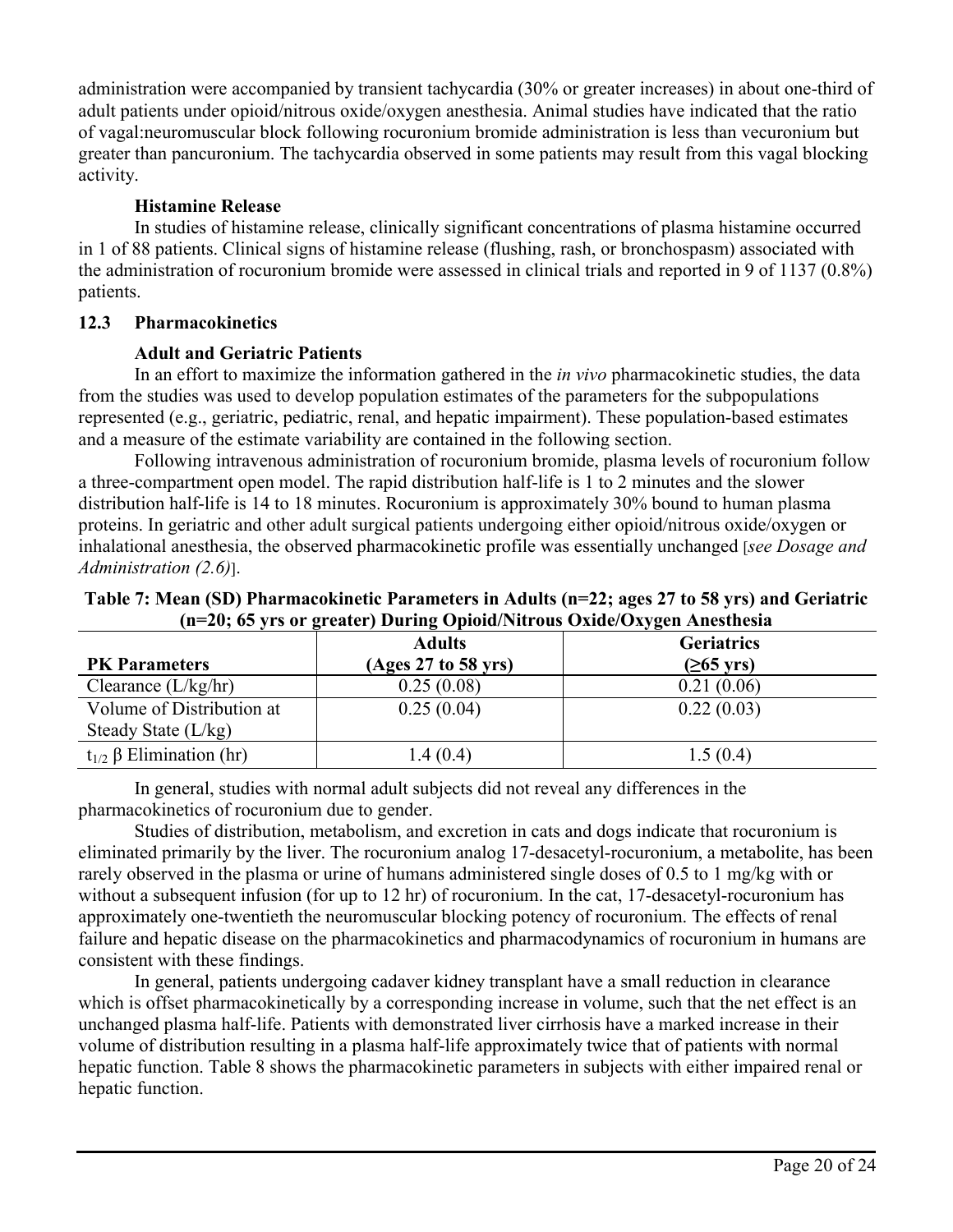## **Table 8: Mean (SD) Pharmacokinetic Parameters in Adults with Normal Renal and Hepatic Function (n=10, ages 23 to 65), Renal Transplant Patients (n=10, ages 21 to 45), and Hepatic Dysfunction Patients (n=9, ages 31 to 67) During Isoflurane Anesthesia**

|                                    | <b>Normal Renal and</b> | <b>Renal Transplant</b> | <b>Hepatic Dysfunction</b> |
|------------------------------------|-------------------------|-------------------------|----------------------------|
| <b>PK</b> Parameters               | <b>Hepatic Function</b> | <b>Patients</b>         | <b>Patients</b>            |
| Clearance $(L/kg/hr)$              | $0.16(0.05)^*$          | 0.13(0.04)              | 0.13(0.06)                 |
| Volume of                          | 0.26(0.03)              | 0.34(0.11)              | 0.53(0.14)                 |
| Distribution at                    |                         |                         |                            |
| Steady State $(L/kg)$              |                         |                         |                            |
| $t_{1/2}$ $\beta$ Elimination (hr) | $2.4(0.8)*$             | 2.4(1.1)                | 4.3(2.6)                   |

Differences in the calculated t<sub>1/2</sub> β and Cl between this study and the study in young adults *vs.* geriatrics ( $\geq$ 65 years) is related to the different sample populations and anesthetic techniques.

The net result of these findings is that subjects with renal failure have clinical durations that are similar to but somewhat more variable than the duration that one would expect in subjects with normal renal function. Hepatically impaired patients, due to the large increase in volume, may demonstrate clinical durations approaching 1.5 times that of subjects with normal hepatic function. In both populations the clinician should individualize the dose to the needs of the patient [*see Dosage and Administration (2.6)*].

Tissue redistribution accounts for most (about 80%) of the initial amount of rocuronium administered. As tissue compartments fill with continued dosing (4 to 8 hours), less drug is redistributed away from the site of action and, for an infusion-only dose, the rate to maintain neuromuscular blockade falls to about 20% of the initial infusion rate. The use of a loading dose and a smaller infusion rate reduces the need for adjustment of dose.

#### **Pediatric Patients**

Under halothane anesthesia, the clinical duration of effects of rocuronium bromide did not vary with age in patients 4 months to 8 years of age. The terminal half-life and other pharmacokinetic parameters of rocuronium in these pediatric patients are presented in Table 9.

|                                    | <b>Patient Age Range</b> |                 |                     |  |  |  |  |
|------------------------------------|--------------------------|-----------------|---------------------|--|--|--|--|
| <b>PK</b> Parameters               | $3$ to $\leq 12$ mos     | 1 to $\leq$ yrs | $3$ to $\leq 8$ yrs |  |  |  |  |
| Clearance $(L/kg/hr)$              | 0.35(0.08)               | 0.32(0.07)      | 0.44(0.16)          |  |  |  |  |
| Volume of                          |                          |                 |                     |  |  |  |  |
| Distribution at                    | 0.30(0.04)               | 0.26(0.06)      | 0.21(0.03)          |  |  |  |  |
| Steady State $(L/kg)$              |                          |                 |                     |  |  |  |  |
| $t_{1/2}$ $\beta$ Elimination (hr) | .3(0.5)                  | 1.1(0.7)        | 0.8(0.3)            |  |  |  |  |

#### **Table 9: Mean (SD) Pharmacokinetic Parameters of Rocuronium in Pediatric Patients (ages 3 to less than 12 mos, n=6; 1 to less than 3 yrs, n=5; 3 to less than 8 yrs, n=7) During Halothane Anesthesia**

Pharmacokinetics of rocuronium bromide were evaluated using a population analysis of the pooled pharmacokinetic datasets from 2 trials under sevoflurane (induction) and isoflurane/nitrous oxide (maintenance) anesthesia. All pharmacokinetic parameters were found to be linearly proportional to body weight. In patients under the age of 18 years clearance (CL) and volume of distribution (Vss) increase with bodyweight (kg) and age (years). As a result the terminal half-life of rocuronium bromide decreases with increasing age from 1.1 hour to 0.7-0.8 hour. Table 10 presents the pharmacokinetic parameters in the different age groups in the studies with sevoflurane (induction) and isoflurane/nitrous oxide (maintenance) anesthesia.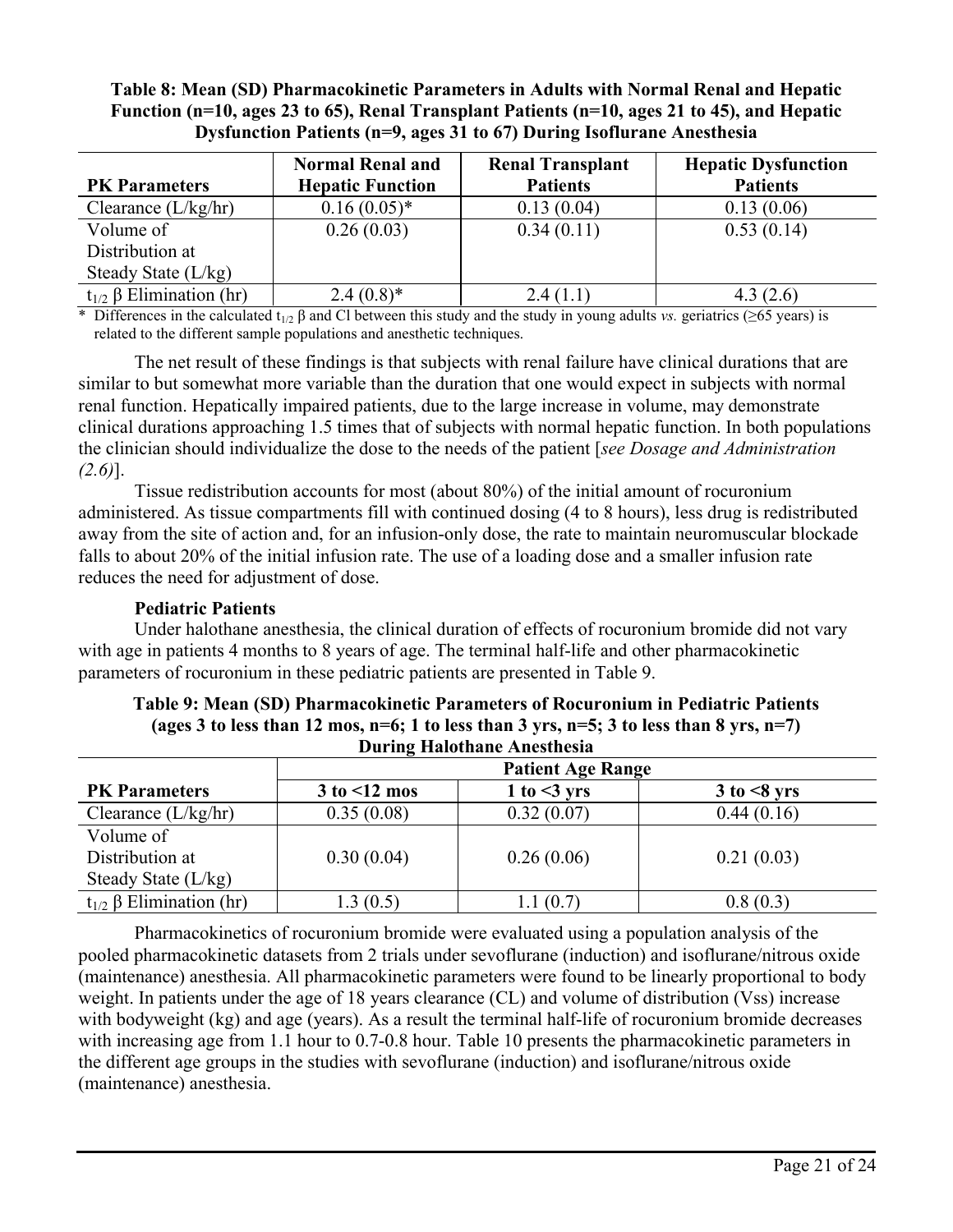|                       | <b>Patient Age Range</b> |              |              |                    |                     |  |  |
|-----------------------|--------------------------|--------------|--------------|--------------------|---------------------|--|--|
|                       | <b>Birth to</b>          | 28 days to   | 3 mos to     |                    |                     |  |  |
| <b>PK</b> Parameters  | $<$ 28 days              | $\leq$ 3 mos | $\leq$ 2 yrs | 2 to $\leq 11$ yrs | 11 to $\leq$ 17 yrs |  |  |
| CL (L/kg/hr)          | 0.31(0.07)               | 0.30(0.08)   | 0.33(0.10)   | 0.35(0.09)         | 0.29(0.14)          |  |  |
| Volume of             | 0.42(0.06)               | 0.31(0.03)   | 0.23(0.03)   | 0.18(0.02)         | 0.18(0.01)          |  |  |
| Distribution $(L/kg)$ |                          |              |              |                    |                     |  |  |
| $t_{1/2} \beta$ (hr)  | 1.1(0.2)                 | 0.9(0.3)     | 0.8(0.2)     | 0.7(0.2)           | 0.8(0.3)            |  |  |

#### **Table 10: Mean (SD) Pharmacokinetic Parameters of Rocuronium in Pediatric Patients During Sevoflurane (induction) and Isoflurane/Nitrous Oxide (maintenance) Anesthesia**

# **13 NONCLINICAL TOXICOLOGY**

# **13.1 Carcinogenesis, Mutagenesis, Impairment of Fertility**

Studies in animals have not been performed with rocuronium bromide to evaluate carcinogenic potential or impairment of fertility. Mutagenicity studies (Ames test, analysis of chromosomal aberrations in mammalian cells, and micronucleus test) conducted with rocuronium bromide did not suggest mutagenic potential.

# **14 CLINICAL STUDIES**

In US clinical studies, a total of 1137 patients received rocuronium bromide, including 176 pediatric, 140 geriatric, 55 obstetric, and 766 other adults. Most patients (90%) were ASA physical status I or II, about 9% were ASA III, and 10 patients (undergoing coronary artery bypass grafting or valvular surgery) were ASA IV. In European clinical studies, a total of 1394 patients received rocuronium bromide, including 52 pediatric, 128 geriatric (65 years or greater), and 1214 other adults.

## **14.1 Adult Patients**

Intubation using doses of rocuronium bromide 0.6 to 0.85 mg/kg was evaluated in 203 adults in 11 clinical studies. Excellent to good intubating conditions were generally achieved within 2 minutes and maximum block occurred within 3 minutes in most patients. Doses within this range provide clinical relaxation for a median (range) time of 33 (14 to 85) minutes under opioid/nitrous oxide/oxygen anesthesia. Larger doses (0.9 and 1.2 mg/kg) were evaluated in two studies with 19 and 16 patients under opioid/nitrous oxide/oxygen anesthesia and provided 58 (27 to 111) and 67 (38 to 160) minutes of clinical relaxation, respectively.

## **Cardiovascular Disease**

In one clinical study, 10 patients with clinically significant cardiovascular disease undergoing coronary artery bypass graft received an initial dose of 0.6 mg/kg rocuronium bromide. Neuromuscular block was maintained during surgery with bolus maintenance doses of 0.3 mg/kg. Following induction, continuous 8 mcg/kg/min infusion of rocuronium bromide produced relaxation sufficient to support mechanical ventilation for 6 to 12 hours in the surgical intensive care unit (SICU) while the patients were recovering from surgery.

# **Rapid Sequence Intubation**

Intubation was assessed in patients in 6 clinical studies where anesthesia was induced with either thiopental (3 to 6 mg/kg) or propofol (1.5 to 2.5 mg/kg) in combination with either fentanyl (2 to 5 mcg/kg) or alfentanil (1 mg). Most of the patients also received a premedication such as midazolam or temazepam. Most patients had intubation attempted within 60 to 90 seconds of administration of rocuronium bromide 0.6 mg/kg or succinylcholine 1 to 1.5 mg/kg. Excellent or good intubating conditions were achieved in 119/120 (99% [95% confidence interval 95% to 99.9%]) patients receiving rocuronium bromide and in 108/110 (98% [94% to 99.8%]) patients receiving succinylcholine. The duration of action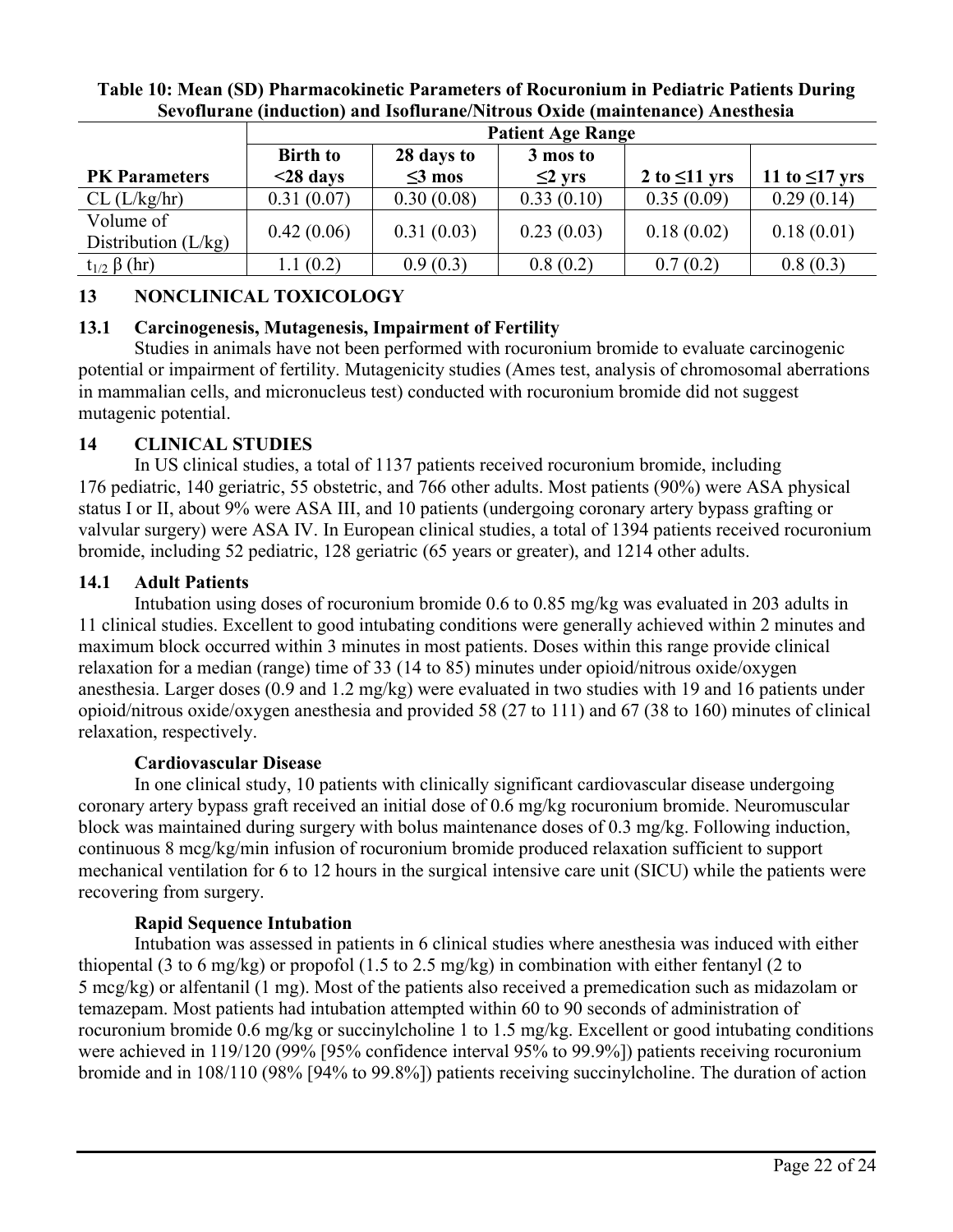of rocuronium bromide 0.6 mg/kg is longer than succinylcholine and at this dose is approximately equivalent to the duration of other intermediate-acting neuromuscular blocking drugs.

## **Obese Patients**

Rocuronium bromide was dosed according to actual body weight (ABW) in most clinical studies. The administration of rocuronium bromide in the 47 of 330 (14%) patients who were at least 30% or more above their ideal body weight (IBW) was not associated with clinically significant differences in the onset, duration, recovery, or reversal of rocuronium bromide-induced neuromuscular block.

In one clinical study in obese patients, rocuronium bromide 0.6 mg/kg was dosed according to ABW ( $n=12$ ) or IBW ( $n=11$ ). Obese patients dosed according to IBW had a longer time to maximum block, a shorter median (range) clinical duration of 25 (14 to 29) minutes, and did not achieve intubating conditions comparable to those dosed based on ABW. These results support the recommendation that obese patients be dosed based on actual body weight [*see Dosage and Administration (2.6)*].

## **Obstetric Patients**

Rocuronium bromide 0.6 mg/kg was administered with thiopental, 3 to 4 mg/kg (n=13) or 4 to 6 mg/kg (n=42), for rapid sequence induction of anesthesia for Cesarean section. No neonate had APGAR scores greater than 7 at 5 minutes. The umbilical venous plasma concentrations were 18% of maternal concentrations at delivery. Intubating conditions were poor or inadequate in 5 of 13 women receiving 3 to 4 mg/kg thiopental when intubation was attempted 60 seconds after drug injection. Therefore, rocuronium bromide is not recommended for rapid sequence induction in Cesarean section patients.

# **14.2 Geriatric Patients**

Rocuronium bromide was evaluated in 55 geriatric patients (ages 65 to 80 years) in six clinical studies. Doses of 0.6 mg/kg provided excellent to good intubating conditions in a median (range) time of 2.3 (1 to 8) minutes. Recovery times from 25% to 75% after these doses were not prolonged in geriatric patients compared to other adult patients [*see Dosage and Administration (2.6) and Use in Specific Populations (8.5)*].

# **14.3 Pediatric Patients**

Rocuronium bromide 0.45, 0.6, or 1 mg/kg was evaluated under sevoflurane (induction) and isoflurane/nitrous oxide (maintenance) anesthesia for intubation in 326 patients in 2 studies. In 1 of these studies maintenance bolus and infusion requirements were evaluated in 137 patients. In all age groups, doses of 0.6 mg/kg provided time to maximum block in about 1 minute. Across all age groups, median (range) time to reappearance of  $T_3$  for doses of 0.6 mg/kg was shortest in the children [36.7 (20.1-65.9) minutes] and longest in infants [59.8 (32.3-87.8) minutes]. For pediatric patients older than 3 months, the time to recovery was shorter after stopping infusion maintenance when compared with bolus maintenance [*see Dosage and Administration (2.6) and Use in Specific Populations (8.4)*].

Rocuronium bromide 0.6 or 0.8 mg/kg was evaluated for intubation in 75 pediatric patients (n=28; age 3 to 12 months, n=47; age 1 to 12 years) in three studies using halothane (1% to 5%) and nitrous oxide (60% to 70%) in oxygen. Doses of 0.6 mg/kg provided a median (range) time to maximum block of 1 (0.5 to 3.3) minute(s). This dose provided a median (range) time of clinical relaxation of 41 (24 to 68) minutes in 3 month to 1 year-old infants and 26 (17 to 39) minutes in 1 to 12 year-old pediatric patients [*see Dosage and Administration (2.6) and Use in Specific Populations (8.4)*].